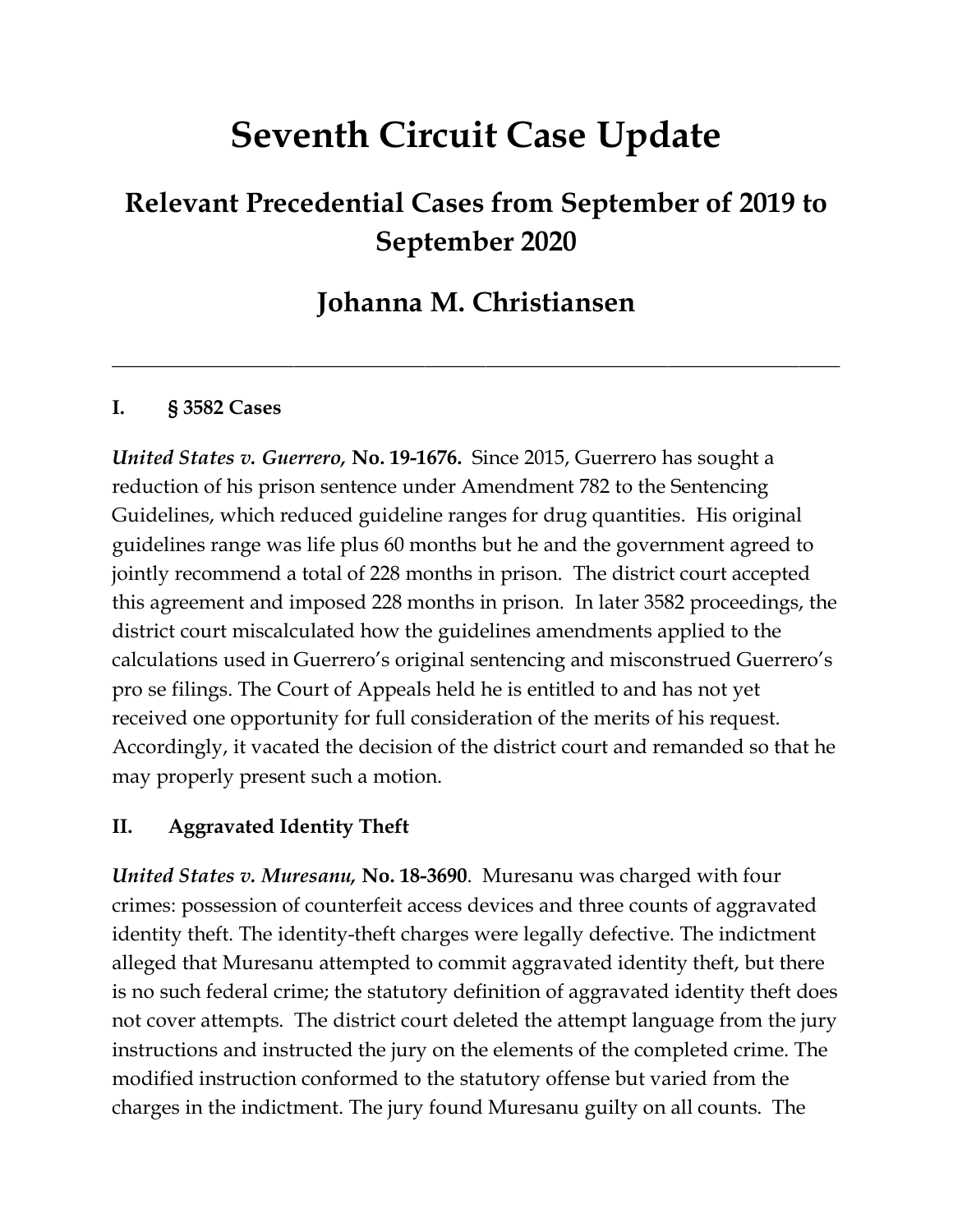Court of Appeals reversed and remanded, holding that the modification of the jury instructions led the jury to convict Muresanu of crimes not charged by the grand jury, violating his Fifth Amendment right to be tried only on charges brought by indictment. That category of error is per se reversible.

## **III. Anders Briefs**

*United States v. Caviedes-Zuniga,* **No. 19-1104.** The Court of Appeals held that, when an attorney files an *Anders* brief, the attorney should ensure that a defendant understands these risks of challenging his sentence and makes an informed choice whether to contest the sentence. Where counsel assures the Court that he discussed the risks and benefits with the defendant, who decided not to dispute his sentence, it is unnecessary for counsel to discuss, under the Anders procedure, potential arguments in support of resentencing.

## **IV. Appeal Waivers**

*United States v. Johnson,* **No. 18-2350.** During an in-chambers conference among court and counsel, Johnson's attorney withdrew an objection to the restitution amount to be paid to the victims of his client's wire fraud. Johnson was not present. Then, in open court, Johnson confirmed he no longer disputed restitution, recognized the plea agreement included an appeal waiver, pleaded guilty, and was sentenced. Johnson now challenges his sentence, arguing he did not waive this appeal and his sentence is unconstitutional because he was not present when his attorney dropped the restitution objection. The Court of Appeals upheld the appeal waiver and dismissed Johnson's appeal.

## **V. Child Pornography/Sex Offenses**

*United States v. Dewitt,* **No. 19-1295.** Dewitt was found guilty by a jury of child pornography offenses. Dewitt argued the government's evidence was insufficient because the jury heard no expert testimony (from a medical doctor, for example) about the age of girls depicted in images sent from his cellphone. The Court of Appeals held that, while some cases may present close calls that benefit from expert evidence, this one did not. The jury heard and saw more than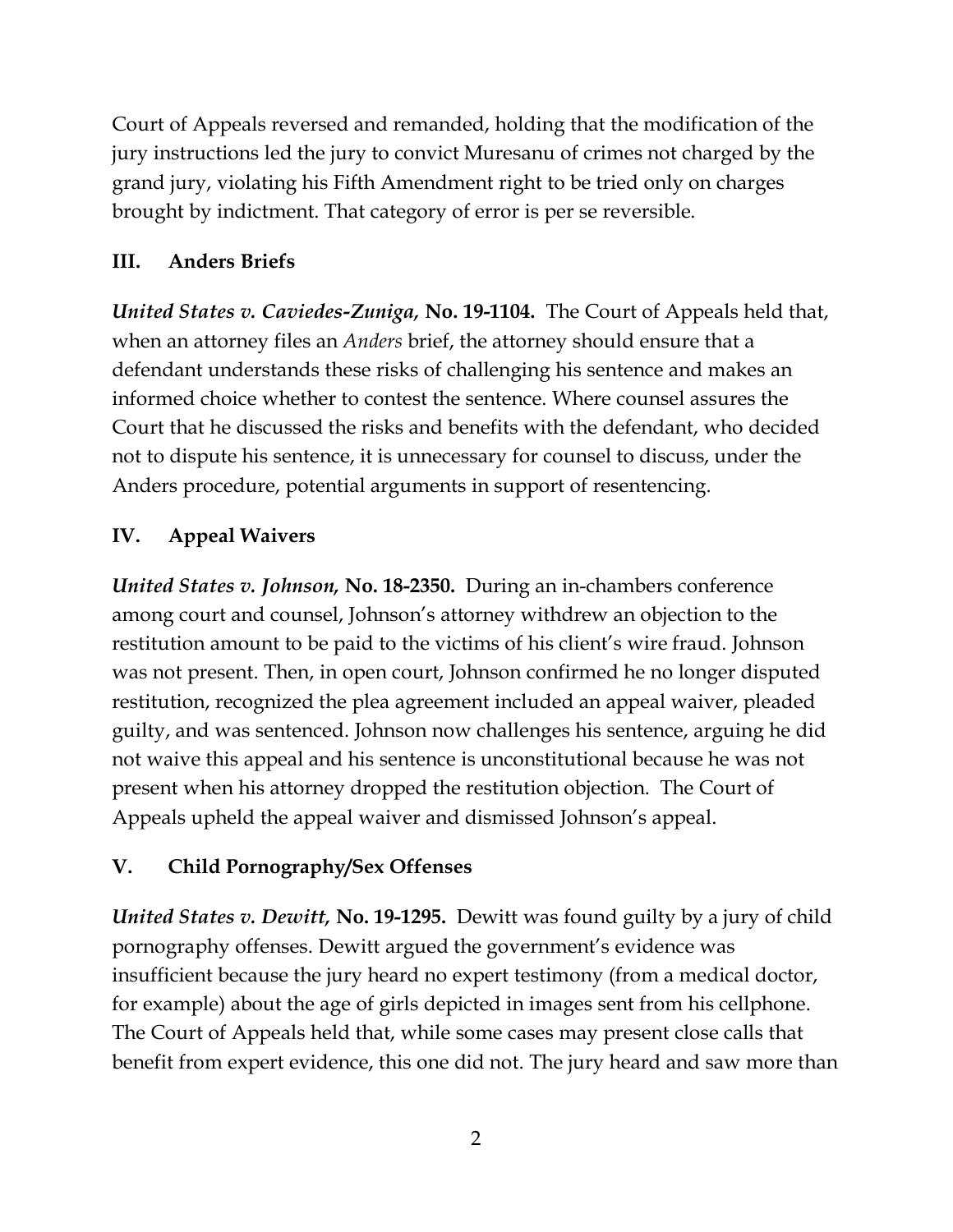enough to make a reliable finding that Dewitt possessed, produced, and distributed images of children. The Court affirmed.

*United States v. Howard,* **No. 19-1005.** Howard was charged with seven crimes relating to possession, receipt, distribution, and production of child pornography. He pleaded guilty to five counts but proceeded to trial on the counts accusing him of producing child pornography in violation of § 2251(a). The videos involved in these counts do not depict a child engaged in sexually explicit conduct; they show Howard masturbating next to a fully clothed and sleeping child. The Court of Appeals held that the videos are not child pornography. The government's theory was that Howard violated the statute by "using" the clothed and sleeping child as an object of sexual interest to produce a visual depiction of himself engaged in solo sexually explicit conduct. However, the Court held that government's interpretation of § 2251(a) "stretches the statute beyond the natural reading of its terms considered in context" and vacated the two production convictions.

*United States v. Hosler,* **No. 19-2863.** Hosler was convicted after a bench trial of using a facility or means of interstate commerce to attempt to persuade, induce, entice, or coerce a minor to engage in sexual activity, in violation of 18 U.S.C. § 2422(b). The charge stemmed from Hosler's communications over a period of several weeks with an undercover police detective posing as a mother offering her 12-year-old daughter for sex in exchange for money. On appeal, Hosler argued that his conduct did not meet the requirements of the statute because he did not attempt to transform or overcome the supposed minor's will. The Court of Appeals disagreed, finding "It is sufficient for conviction if the defendant makes a "direct attempt to use the parent as an intermediary to convey the defendant's message to the child."

## **VI. Crimes of Violence/Violent Felonies**

*United States v. Haynes,* **No. 17-3657.** Haynes challenged three of his convictions under 18 U.S.C. § 924(c) for using a firearm during a crime of violence. Those convictions were based on Haynes' three convictions under 18 U.S.C. § 1952(a)(2), which required proof, among other things, that he committed or attempted to commit a "crime of violence." The crimes of violence that form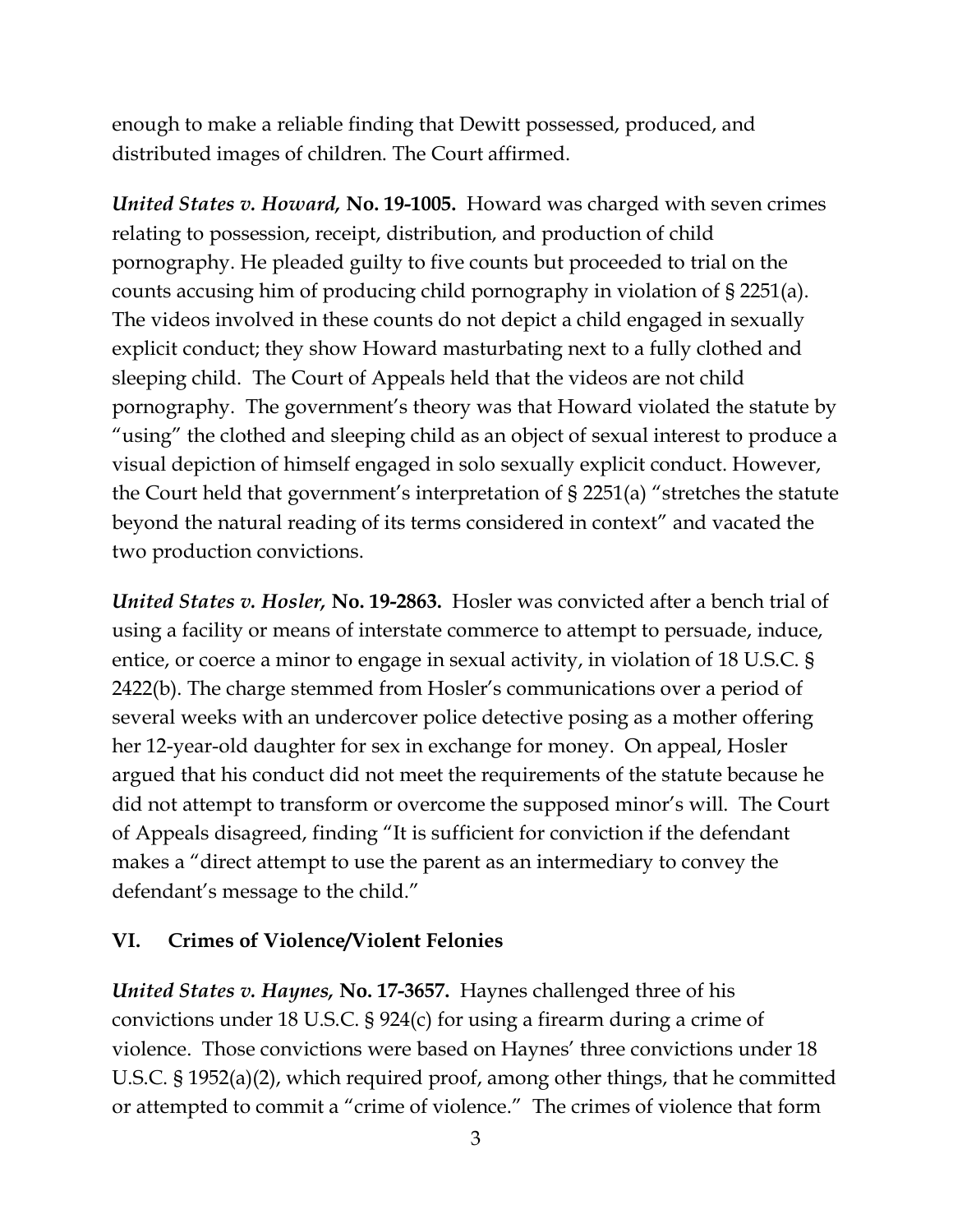the basis of Haynes' § 1952(a)(2) convictions were three armed robberies in violation of the Hobbs Act, 18 U.S.C. § 1951, which is a crime of violence for purposes of § 924(c). The issue in this appeal was whether the different crimes in this set of charges  $-$  § 1951 nested inside § 1952(a)(2) nested inside § 924(c)  $-$  can support the § 924(c) convictions. The district court upheld Haynes' § 924(c) convictions because the indictment and jury instructions, taken together, required jurors to find each element of the Hobbs Act robberies—crimes of violence—at the center of the nested charging scheme. Haynes appealed, arguing both that § 1952(a)(2) is not "divisible" and that the jury did not necessarily find him guilty of the underlying Hobbs Act robberies. The Court of Appeals affirmed, finding § 1952(a)(2)(B) is divisible and therefore applied the modified categorical approach to determine whether the convictions were crimes of violence.

*United States v. Glispie,* **No. 19-1224.** Glispie pled guilty to being a felon in possession of a firearm but reserved the right to challenge his designation as an armed career criminal based on his prior convictions for residential burglary under Illinois law. The district court concluded that Illinois residential burglary was not broader than generic burglary following *Dawkins v. United States,* 809 F.3d 953 (7th Cir. 2016). On appeal, Glispie argues residential burglary in Illinois covers a broader swath of conduct than generic burglary for purposes of the ACCA and cannot be used as a predicate offense. The Court of Appeals determined that this issue had not been considered fully as to whether the limited-authority doctrine applies to the Illinois residential burglary statute. If the limited-authority doctrine applies to residential burglary, then a conviction for Illinois residential burglary is broader than generic burglary and cannot qualify as an aggravated felony for purposes of the ACCA. Because the Supreme Court of Illinois has not made this determination, and because the question is likely to arise frequently and to affect the administration of justice in both the state and federal courts, the Court respectfully sought the assistance of the Supreme Court of Illinois by certifying this controlling question of law.

*United States v. Williams,* **No. 18-3318.** Williams was convicted after a jury trial of Hobbs Act robbery. Judge Colin S. Bruce presided over his jury trial but a few months later, it became public that Judge Bruce had engaged in *ex parte*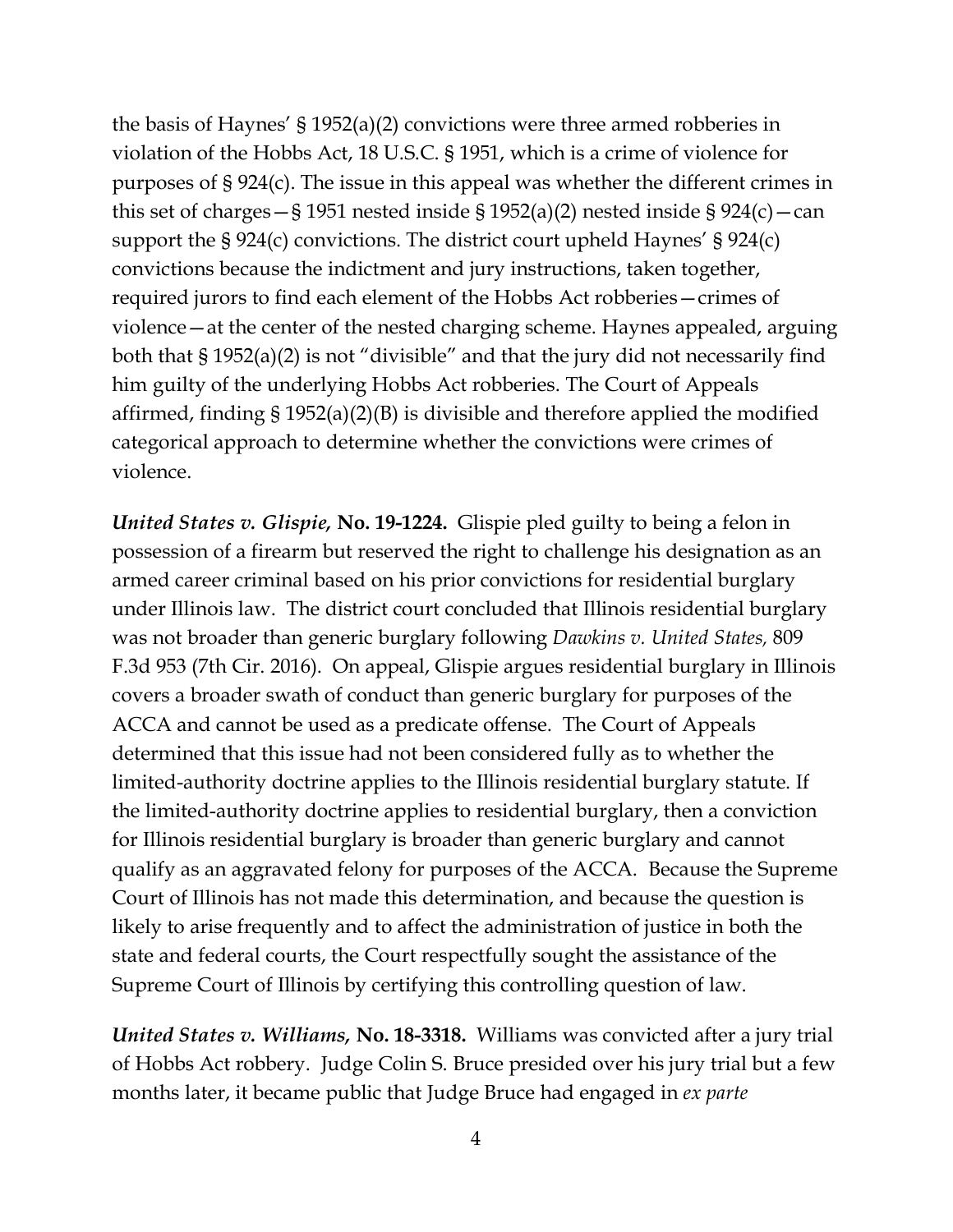communications with members of the United States Attorney's Office for the Central District of Illinois. As a result, all criminal cases assigned to Judge Bruce were reassigned to other judges. Judge Darrow sentenced Williams to 180 months' imprisonment. Williams appealed his conviction and sentence, arguing Judge Bruce's *ex parte* communications with the Office violated his due process rights and the federal recusal statute, warranting a new trial. The Court of Appeals concluded there is no evidence of actual bias in this case to justify a new trial. As to his sentence, Williams argued Judge Darrow improperly found that he was a career offender. Although Williams does not qualify as a career offender because his prior Illinois conviction for aggravated criminal sexual abuse was not a crime of violence, the court's sentence was not plain error because the judge specifically found she would impose the same sentence regardless of his career offender status.

*United States v. Carter,* **No. 18-3713.** Carter pled guilty to possessing a firearm as a felon after police officers arrested him and found a stolen handgun in his possession. At sentencing, the district court calculated his Sentencing Guideline range based on a finding that he had previously sustained at least two felony convictions for "crimes of violence." U.S.S.G. § 2K2.1(a)(2). Carter appealed, arguing that the district court erred in classifying two of his prior convictions as crimes of violence. The Court of Appeals affirmed because Carter had at least two prior felony convictions that qualify as crimes of violence under the categorical approach required under the Guidelines. The Court also reminded the district courts that the classification of prior convictions under the Sentencing Guidelines can produce abstract disputes that bear little connection to the purposes of sentencing. As the Sentencing Commission itself has recognized since the Sentencing Guidelines were first adopted, district judges may and should use their sound discretion to sentence under 18 U.S.C. § 3553(a) on the basis of reliable information about the defendant's criminal history even where strict categorical classification of a prior conviction might produce a different guideline sentencing range.

*United States v. Vesey,* **No. 19-3068.** Vesey pled guilty to being a felon in possession of a firearm in violation of 18 U.S.C. § 922(g). On appeal he argued the district court based its sentencing calculations on an erroneous determination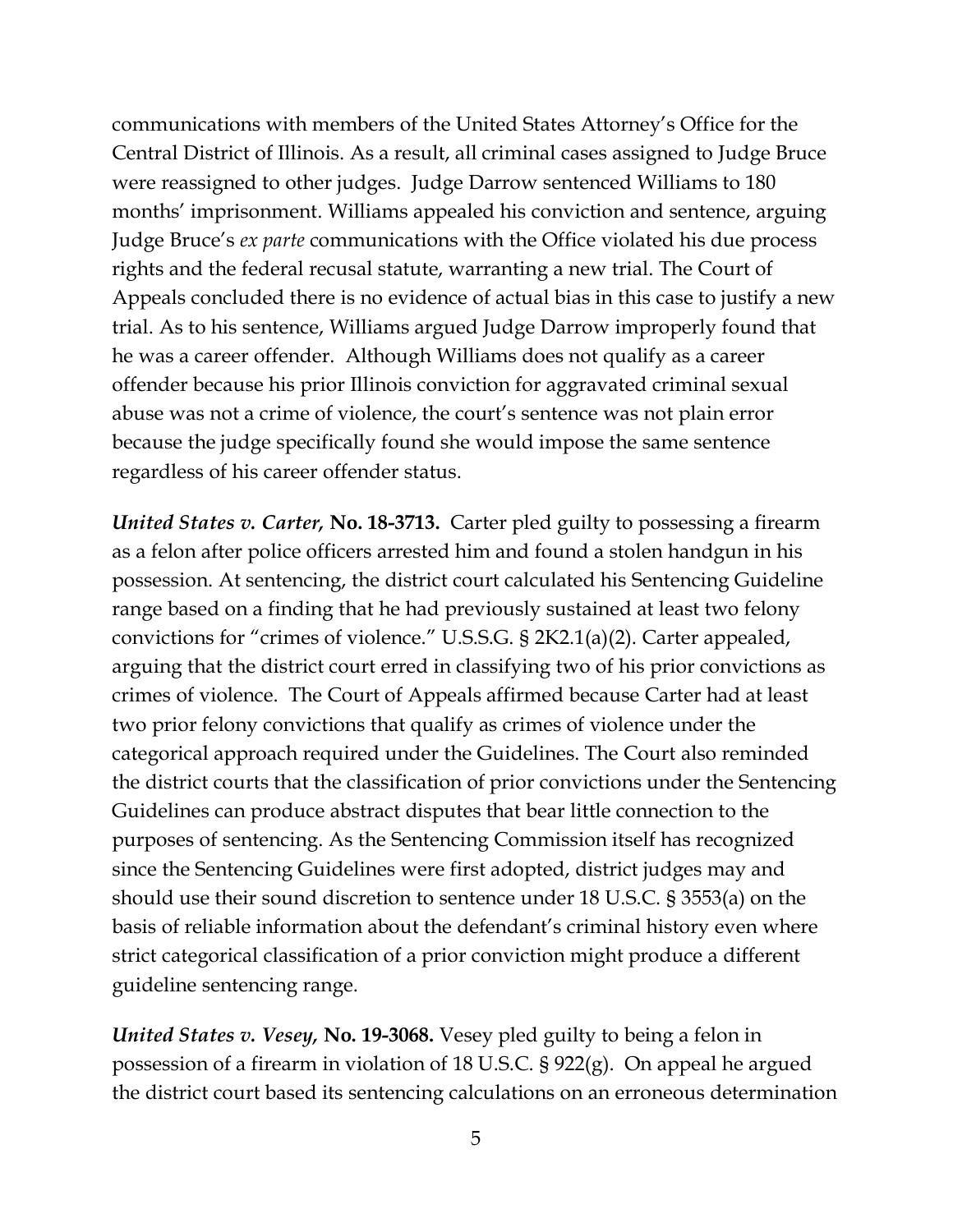that his prior conviction for Illinois aggravated assault was a crime of violence within the meaning of the United States Sentencing Guidelines. The Court of Appeals held that an Illinois aggravated assault conviction was a crime of violence because he was convicted under the portion of the divisible statute that requires an element of the use, attempted use, or threatened use of force. The Court also determined the district court was entitled to use *Shepard* documents to determine under which clause of the statute Vesey was convicted.

#### **VII. Evidentiary Issues**

*United States v. Washington,* **No. 19-1331.** Washington was charged with unlawfully possessing a firearm as a felon after police officers saw him toss a gun into a residential yard. Before trial the government moved to admit a video posted on YouTube about three months before the arrest depicting Washington holding what prosecutors argued was the same gun. Over Washington's objection, the district judge permitted the admission of still photos from the video but not the video itself. The jury found Washington guilty. Washington appealed and challenged the admission of this evidence. The Court of Appeals affirmed, holding that evidence of recent past possession of the same gun is admissible for a nonpropensity purpose—namely, to show the defendant's ownership and control of the charged firearm—although evidence of past possession of a different gun would raise Rule 404(b) concerns.

## **VIII. Expert Testimony**

*United States v. Truitt,* **No. 18-2324.** Truitt was charged with making false claims in violation of 18 U.S.C. § 287 and theft of government funds under 18 U.S.C. § 641 after she filed seven false tax returns claiming \$300,000 refunds. She was convicted by a jury. On appeal, she claimed the district court erred in excluding her expert, a psychologist who proposed to testify that Truitt was a member of a "charismatic group" and membership in that group caused her to lack the *mens rea* necessary to commit the crimes. The group at issue was the Moorish Science Temple of America. The Court of Appeals affirmed the district court's refusal to allow the testimony because the psychologist lacked the expertise to speak authoritatively about charismatic groups and his methods were unreliable.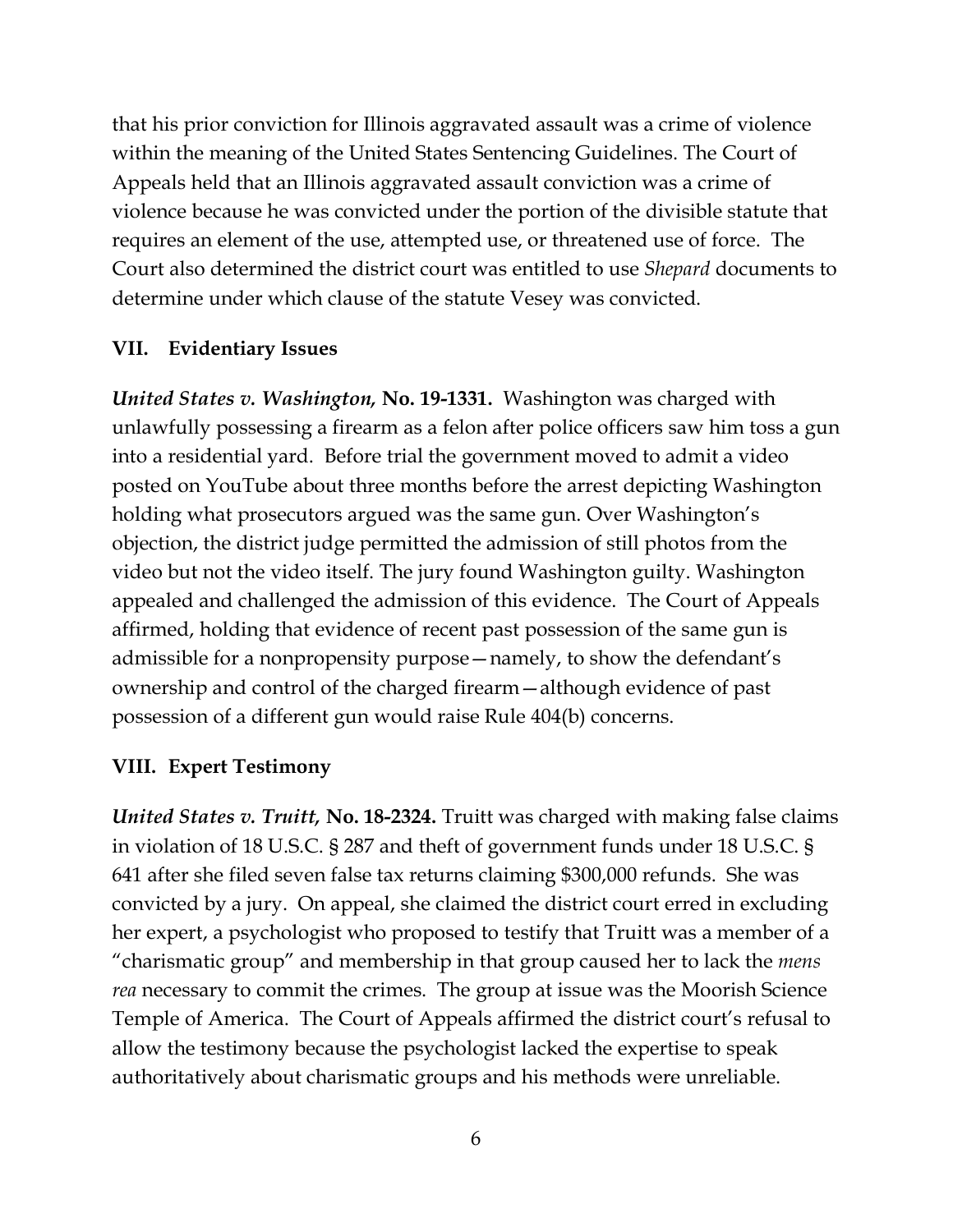*United States v. Malagon,* **No. 18-3200.** A jury convicted Malagon of conspiracy with intent to distribute cocaine and possession of cocaine with intent to distribute. Malagon appealed, arguing that the district court improperly admitted expert testimony about use of coded language, the price of cocaine in the Chicago area, and common tactics used by drug traffickers. The Court of Appeals affirmed, under plain error review, holding no error occurred because the expert relied on his training and expertise when testifying.

## **IX. Felon in Possession/Domestic Violence Misdemeanant in Possession**

*United States v. Williams,* **No. 19-1358.** Williams had already pleaded guilty to possessing a firearm after a felony conviction when the Supreme Court issued *Rehaif v. United States* and his plea reflected the law as it was in this Circuit before that decision. On appeal, Williams sought to withdraw his plea on plain error review but argued the Court should adopt a new standard called "the supervening-decision doctrine" under which the government would bear the burden of proving that an error did not affect the defendant's rights. The Court of Appeals rejected this argument and concluded that the defendant bears the burden of showing that his erroneous understanding of the elements of § 922(g) affected his substantial rights - his decision to plead guilty - before he may prevail. Williams failed to carry that burden, and the Court affirmed.

*United States v. Maez,* **et. al, Nos. 19-1287, 19-1768, & 19-2049.** The defendants in these cases were found guilty of violating 18 U.S.C. § 922(g) at jury trial. They raised issues regarding *Rehaif v. United States* to challenge their convictions in trials held before *Rehaif* was decided. They asserted *Rehaif* errors including a missing element in their indictments and jury instructions and a denied motion for a judgment of acquittal. Applying plain‐error review, the Court of Appeals concluded the asserted errors do not require reversing any of the convictions. Jones's sentence was vacated, however, because the district court made what is known as a *Tapia* error, imposing a longer prison term for purposes of rehabilitation through prison programs.

*United States v. Triggs,* **No. 19-1704.** Triggs was indicted for unlawfully possessing a firearm in violation of 18 U.S.C. § 922(g)(9), which prohibits firearm possession by persons convicted of a misdemeanor crime of domestic violence.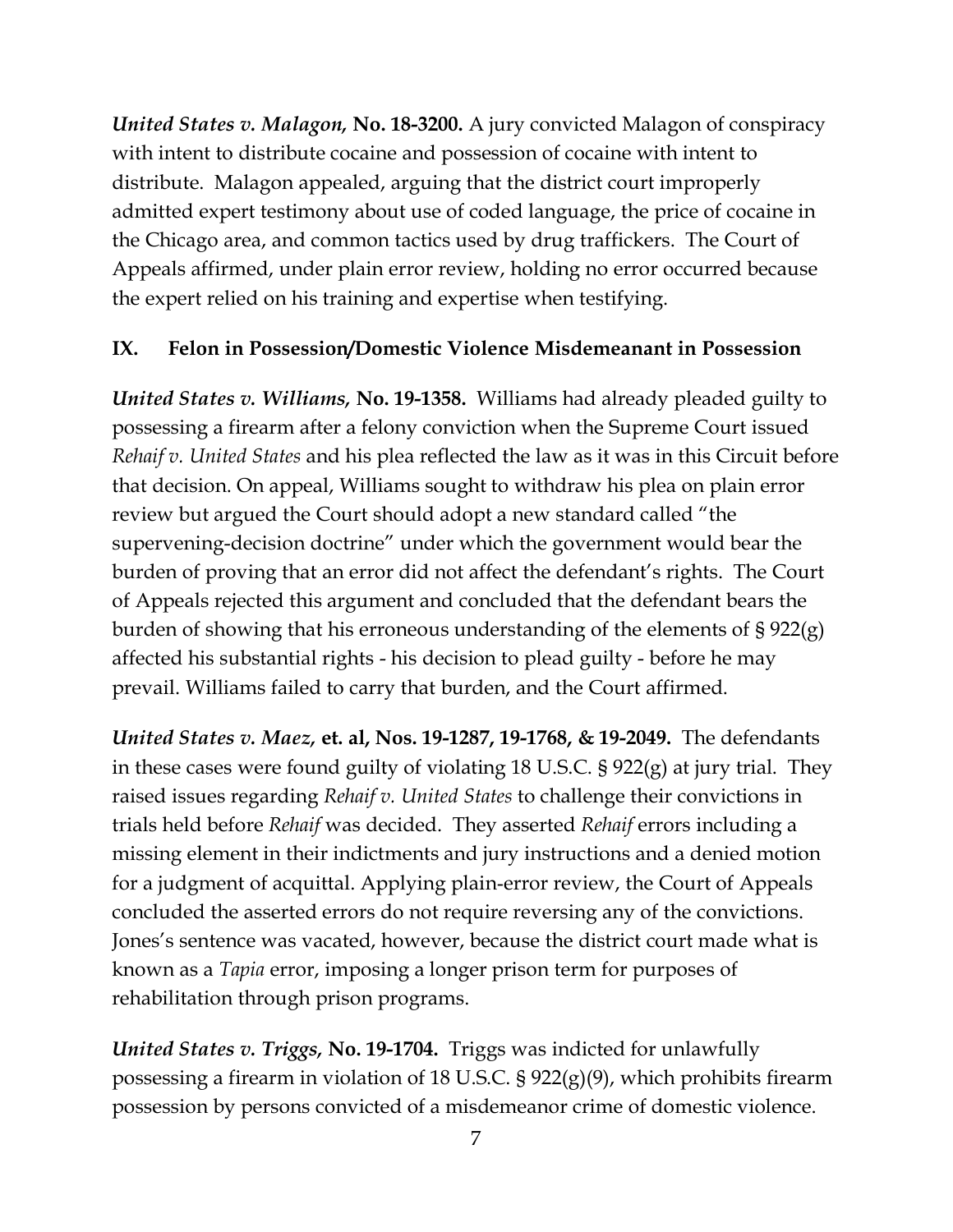Soon after he filed his notice of appeal, the Supreme Court issued its decision in *Rehaif*. Triggs raised a *Rehaif* claim on appeal, seeking to withdraw his plea. The Court of Appeals reversed and remanded, holding the error is plain and prejudicial because Triggs could plausibly argue he did not know he belonged to the relevant category of persons disqualified from firearm possession - more specifically, that he did not know his ten-year-old conviction was a "misdemeanor crime of domestic violence" as that phrase is defined for purposes of §  $922(g)(9)$ .

*United States v. Cook,* **No. 18-1343.** A jury convicted Blair Cook of being an unlawful user of a controlled substance (marijuana) in possession of a firearm and ammunition. See 18 U.S.C. §§ 922(g)(3). The Court of Appeals rejected Cook's vagueness and Second Amendment challenges to section 922(g)(3) along with his objection to the jury instruction on who constitutes an unlawful user of a controlled substance. However, the Court reversed and remanded for a new trial in light of the Supreme Court's decision in *Rehaif*.

## **X. First Step Act**

*United States v. Godinez,* **No. 19-1215.** Godinez pled guilty to conspiracy to distribute cocaine, in violation of 21 U.S.C. §§ 841(a)(1) and 846, and to possession of a firearm in furtherance of a drug trafficking crime, in violation of 18 U.S.C. § 924(c)(1)(A)(i). The government filed an information under 21 U.S.C. § 851, advising the district court that Godinez had a prior Ohio conviction for possession of cocaine. On appeal, Godinez argued that the First Step Act of 2018, enacted after the signing of his plea agreement but before his sentencing, rendered invalid both the information and the increased penalties it carried. The district court should not have characterized his previous Ohio conviction as a conviction for "possession with intent to distribute" cocaine, the qualifying requirement for the ten-year mandatory minimum. The Court of Appeals agreed and held that, by failing to recognize the changes implemented by the First Step Act, the district court premised its sentencing calculations on a mandatory minimum that was twice what it should have been. This oversight constituted plain error and required that Godinez be resentenced.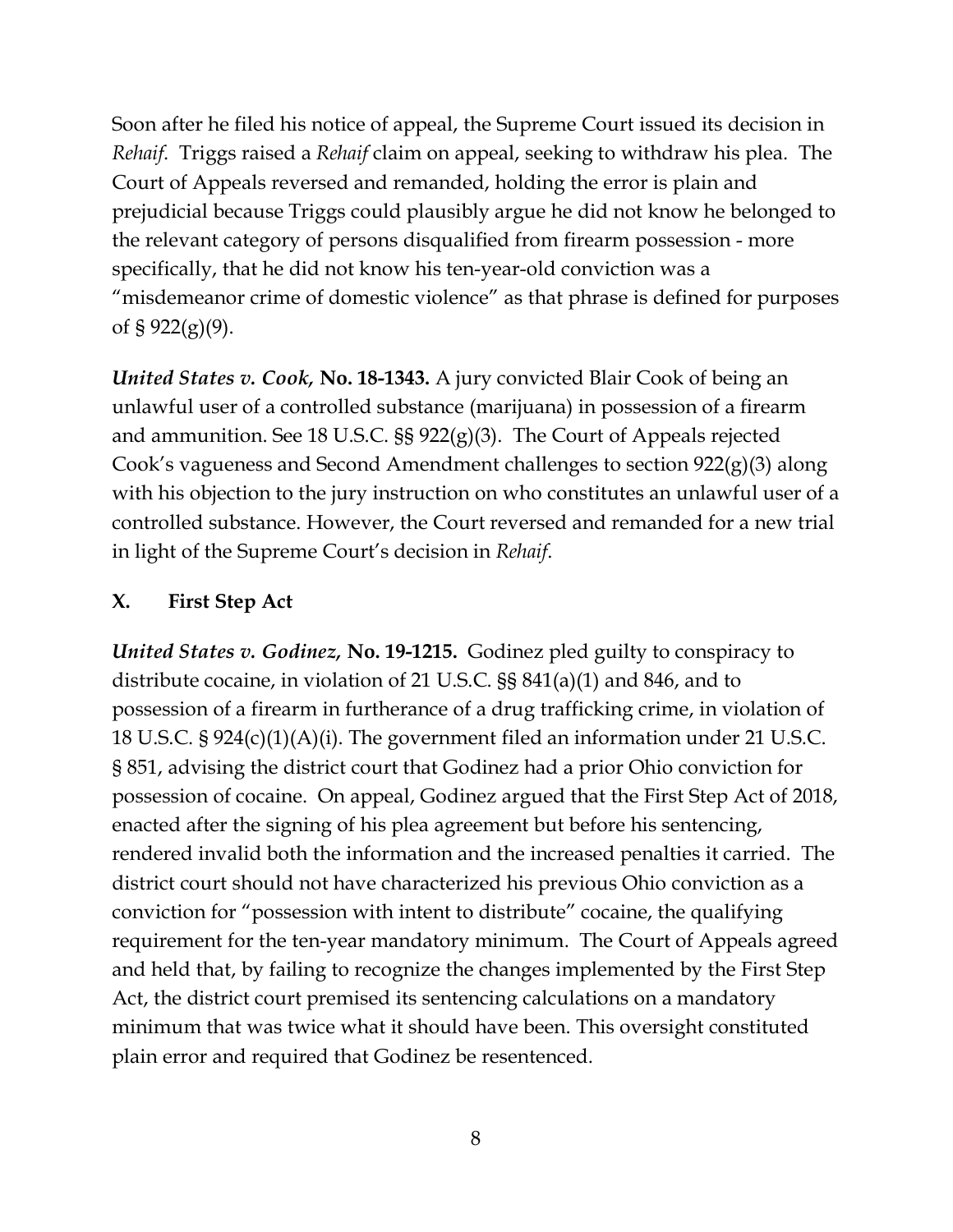*United States v. Shaw,* **et al., Nos. 19-2067, 19-2069, 19-2078, 19-2117.** The Court of Appeals held in these four denial of First Step Act petitions that in order to determine whether a defendant is eligible for a reduced sentence under the First Step Act, a court needs to look only at a defendant's statute of conviction, not to the quantities of crack involved in the offense. More specifically, if a defendant was convicted of a crack-cocaine offense that was later modified by the Fair Sentencing Act, he or she is eligible to have a court consider whether to reduce the previously imposed term of imprisonment. Here, each defendant's statutory penalties for crack-cocaine offenses had been modified by the Fair Sentencing Act, so each is eligible to have a court consider whether to reduce the defendant's sentence under the First Step Act. Because each district court did not do so in each of their respective cases, the Court reversed and remanded all four respective district court orders denying the motions for a sentence reduction.

*United States v. Sutton,* **No. 19-2009.** Over a decade ago, the district court sentenced Sutton to his then statutory minimum 15 years' imprisonment for distributing crack and carrying a firearm during a drug-trafficking crime. Under the First Step Act, a defendant sentenced for a covered offense (which includes Sutton's crack cocaine charge) may move for the district court to impose a reduced sentence. Sutton submitted his motion seeking relief and the district court denied it. The Court of Appeals asked the parties to brief how the First Step Act interacts with the Sentencing Reform Act, which generally prohibits a court from modifying a sentence. The Court of Appeals held that the First Step Act is its own procedural vehicle and the only limits on the district court's authority under the First Step Act come from the interpretation of the First Step Act itself.

*United States v. Corner,* **No. 19-3517.** Corner violated the conditions of his supervised release, and he was sentenced to 18 months' imprisonment followed by 42 months' supervised release. He moved for a reduced sentence under section 404 of the First Step Act. The district court did not assess Corner's eligibility for relief under the Act, explaining that it would not lower his sentence regardless of his eligibility because he had violated the terms of his release. Corner appealed and argued it was procedural error to deny relief without first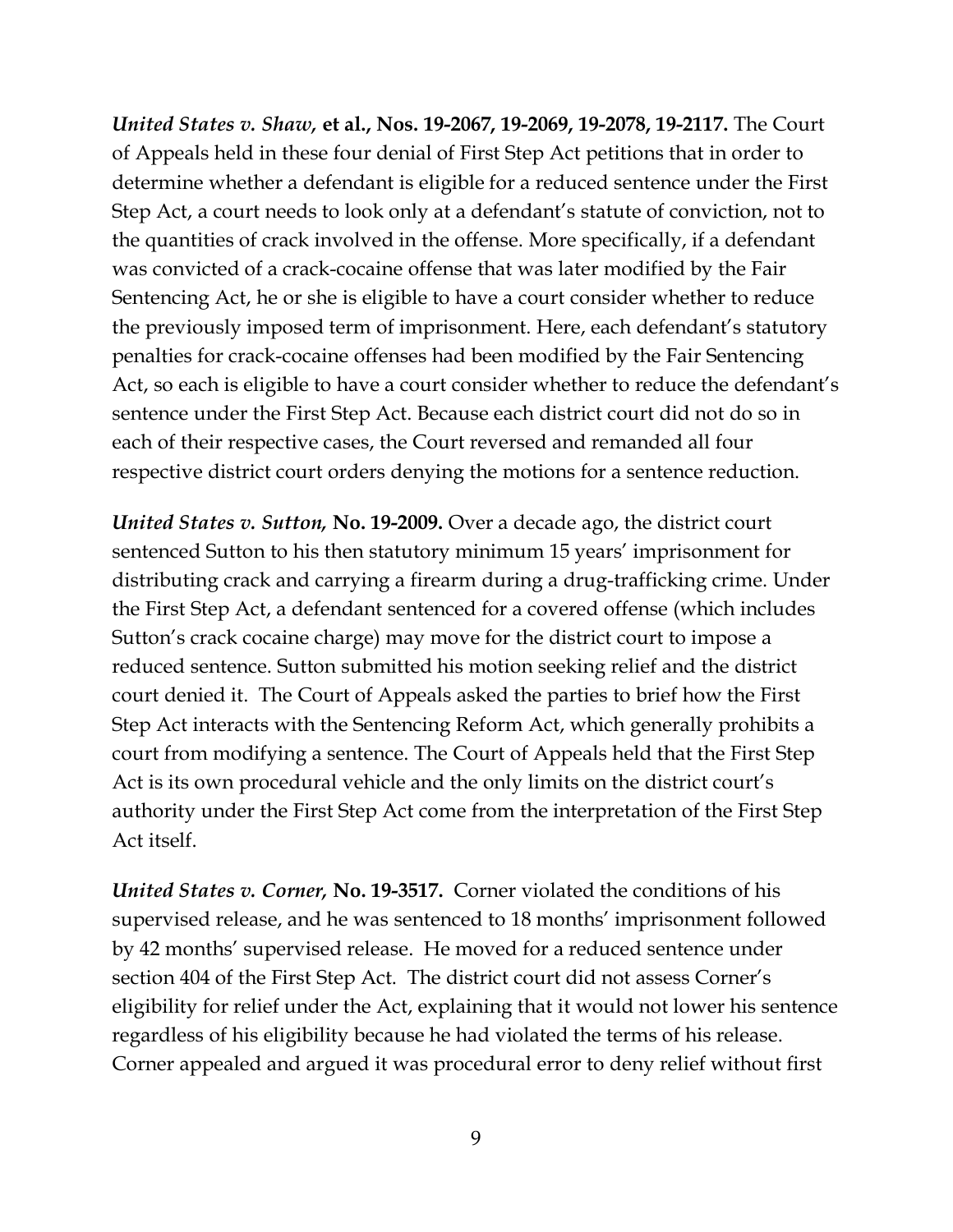determining with the Act applied to his sentence and what the new statutory penalties would be. The Court of Appeals agreed with Corner and reversed.

*United States v. Hudson,* **et al., Nos. 19-2075, 19-2476, & 19-2708.** The First Step Act allows district courts to reduce the sentences of criminal defendants who have been convicted of a "covered offense." A "covered offense" is a federal crime (committed before August 3, 2010) for which the statutory penalties were modified by the Fair Sentencing Act of 2010. The Appellants in these appeals argued the district court erred in denying their First Step motions. The Court of Appeals reversed and remanded holding: (1) if a defendant's aggregate sentence includes both covered and non-covered offenses, the district court can reduce the sentence for the non-covered offenses; and (2) if the Fair Sentencing Act did not alter the Guidelines range for a defendant's covered offense, a district court can reduce the defendant's sentence for that offense.

*United States v. Sparkman,* **No. 17-3318.** Sparkman's case was on appeal after a resentencing hearing. During the pendency of the appeal, the First Step Act was enacted. The Court of Appeals reaffirmed its holding in *Pierson* that the First Step Act does not apply to cases pending on appeal when it was enacted.

## **XI. Fourth Amendment Issues**

*United States v. Rickmon,* **No. 19-2054.** Police departments use a surveillance network of GPS-enabled acoustic sensors called ShotSpotter to identify gunfire, quickly triangulate its location, and then direct officers to it. As a matter of first impression, the Court of Appeals considered in this case whether law enforcement may constitutionally stop a vehicle because, among other articulable facts, it was emerging from the source of a ShotSpotter alert. The district court held that the totality of the circumstances provided the officer responding to the scene with reasonable suspicion of criminal activity to justify the stop. The Court of Appeals affirmed.

*United States v. Caya,* **No. 19-2469.** Caya was indicted on drug trafficking and firearms charges based on evidence found in his home during a search conducted on the authority of section 302.113(7r) of the Wisconsin Statutes. The statute authorizes law-enforcement officers to search the person, home, or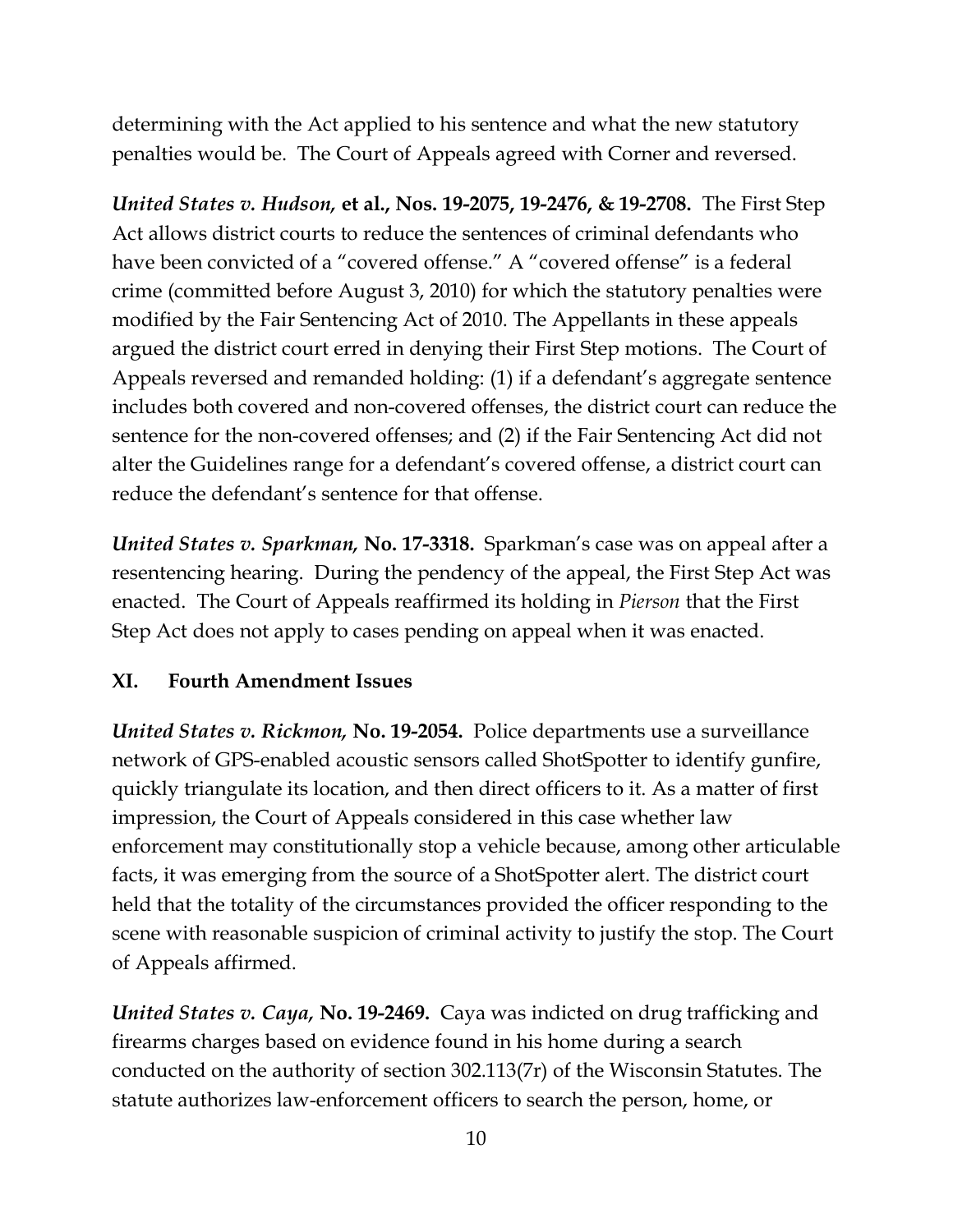property of a criminal offender serving a term of "extended supervision" based on reasonable suspicion of criminal activity or a violation of supervision. Caya moved to suppress the evidence recovered from his home, arguing that the search was unlawful under the Fourth Amendment. The district judge denied the motion. On appeal, the Court of Appeals affirmed, finding that Fourth Amendment law has long recognized that criminal offenders on community supervision have significantly diminished expectations of privacy that are substantially outweighed by the government's strong interest in preventing recidivism and safely reintegrating offenders into society.

*United States v. Howell,* **No. 18-3157.** After ruling out an initial suspect of a warehouse break in, the initial suspected pointed at Howell as a possible suspect. Howell was crossing the street and walking toward the police. When an officer approached to ask what was going on, Howell did not answer, looked panicked, and put his hands in his pockets. The officer reacted by patting down Howell and found a gun in his jacket. A federal gun charge followed, and Howell moved to suppress the gun as the fruit of an unconstitutional stop-and-frisk. The district court denied the motion, Howell proceeded to trial, and a jury found him guilty. Howell now appeals from the denial of the suppression motion. The Court of Appeals reversed the denial of his suppression motion. The Court held that the proper scope of review was to limit itself to the pretrial record rather than looking at the arresting officer's trial testimony as well. The reason for this was because that was the only source of facts the district court considered in denying Howell's motion.

*United States v. Eymann & Lyons,* **Nos. 19-2090 & 19-2101.** Eymann and Lyons were flying in a small airplane from California to Pennsylvania and stopped in Litchfield, Illinois. Law enforcement had been monitoring their plane for months because they found the airplane's movement patterns and quick turnaround trips suspicious. The plane was known to land at small, rural airports late at night to refuel when the airports were otherwise closed. Law enforcement arranged to have a drug-detection dog at the Litchfield airport. When the plane arrived at 12:05 a.m., it did not simply refuel and leave. Instead, the two individuals unloaded cargo into a courtesy car at the airport and drove away. Officers parked behind the car when it stopped at a nearby hotel and parked.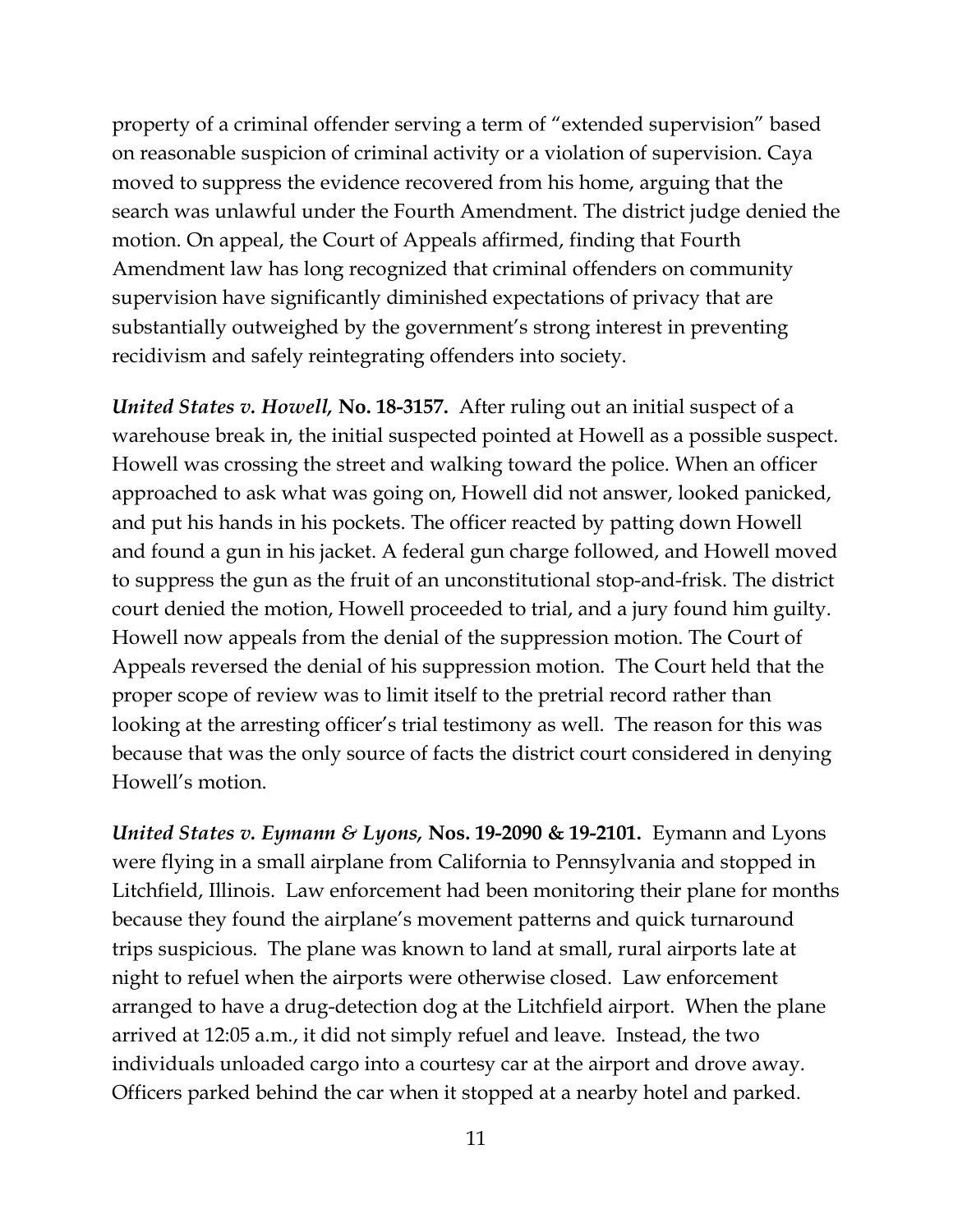Officer asked Eymann if he had brought any marijuana from California and he said he had a small, personal use amount in the car. This admission led to a drug dog sniff of the car and a positive alert and discovery of 2.5 grams of marijuana. Officers then took the dog to the airplane and he alerted again. The found 29.5 kilograms in the plane and a firearm. The defendants filed a motion to suppress the evidence arguing the stop at the hotel parking lot was not supported by reasonable suspicion. They renewed their argument on appeal, stating that the officers had nothing more than a hunch when stopping the two men. The Court of Appeals disagreed and affirmed. Lyons also argued the officers did not have probable cause to arrest him after they found marijuana in Eymann's luggage. The Court split on this issue, with Judge Wood finding the officers did not have probable cause, Judge Sykes finding they did have probable cause, and Judge Hamilton dissenting from the entire opinion.

*United States v. Jackson & Freeman,* **Nos. 19-2928 & 19-3153.** A police officer pulled over Jackson and his passenger Freeman for violating a provision of the Chicago municipal code prohibiting any object obstructing the driver's clear view through the windshield - in this case an air freshener. Officers subsequently recovered three firearms from the vehicle and Jackson and Freeman were each charged with unlawful possession of a firearm by a felon. Jackson and Freeman moved to suppress the evidence for lack of probable cause to conduct the traffic stop based on their argument that the officer erroneously believed that there could not be anything hanging from the rearview mirror, regardless of whether it obstructed the driver's view. The district court denied the motion. The Court of Appeals affirmed, finding that all that is required for a traffic stop is reasonable suspicion and because the officer had an articulable and objective basis for suspecting that the air freshener obstructed Jackson's clear view in violation of the city municipal code, the stop was lawful.

*United States v. Patton,* **No. 19-2466**. Detective Lane Mings of the Galesburg, Illinois, police asked a state judge to issue a search warrant. Mings submitted an affidavit relating that an informant had been inside Patton's home and seen him take a retail quantity of methamphetamine from his safe. The affidavit did not discuss the informant's criminal history, his likely motivation for cooperation (obtaining lenience on pending charges), or his reliability (e.g., whether earlier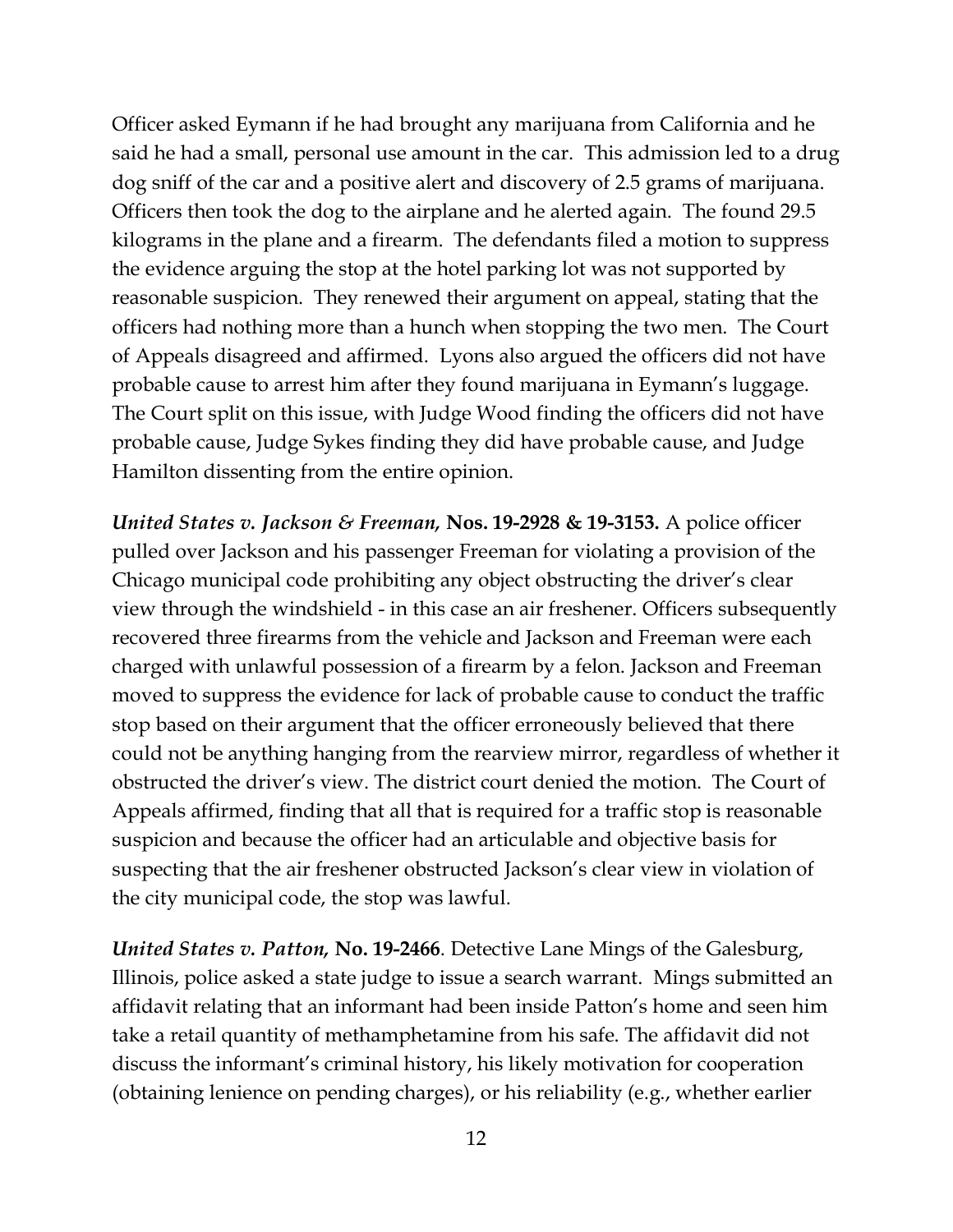information had panned out). It did give a few facts that corroborated the informant's story, though many of those facts could have been learned by someone who had not been inside Patton's home. In addition, the state judge took testimony from the informant and then issued a warrant. Patton challenged the warrant on appeal because the testimony was not recorded and was not available but the judge issued the warrant anyway based on the affidavit only. The Court of Appeals affirmed holding that the text of the affidavit is not the end-all when the state judge hears testimony and Mings was not "dishonest or reckless."

*United States v. Wilson,* **No. 19-2503.** Wilson was convicted of being a felon in possession of a firearm. Wilson argued on appeal the gun found on his person should have been suppressed because the police subjected him to an unlawful *Terry* stop. The Court of Appeals disagreed and affirmed his conviction. The Court held that the officers had reasonable suspicion to stop Wilson by tackling him because he had a bulge in his pocket, turned away from them when they arrived, was in a high crime area, and had a report of armed men selling drugs nearby.

*United States v. Glenn,* **No. 19-2802.** Police conducted a controlled buy at Glenn's home. The transaction was recorded on audio and video. About a month later the police asked for a warrant to search Glenn's home. A state judge put the officer under oath, took his testimony (which was recorded), and issued a warrant. A search turned up cocaine and guns. On appeal, Glenn challenged the district court's denial of his motion to suppress. The district judge held a hearing and concluded that the warrant was supported by probable cause. Glenn argued there was not probable cause because the officer did not tell the state judge whether agents had searched the informant before the transaction, that the informant had a long criminal record and was cooperating to earn lenience, and that the informant's record of providing accurate information was with the local police as a whole rather than with the officer personally. The Court of Appeals affirmed, finding that the omissions were "unfortunate." However, the Court conclude they do not negate probable cause, when the evidence is viewed as a whole and the federal court gives the state judge great deference.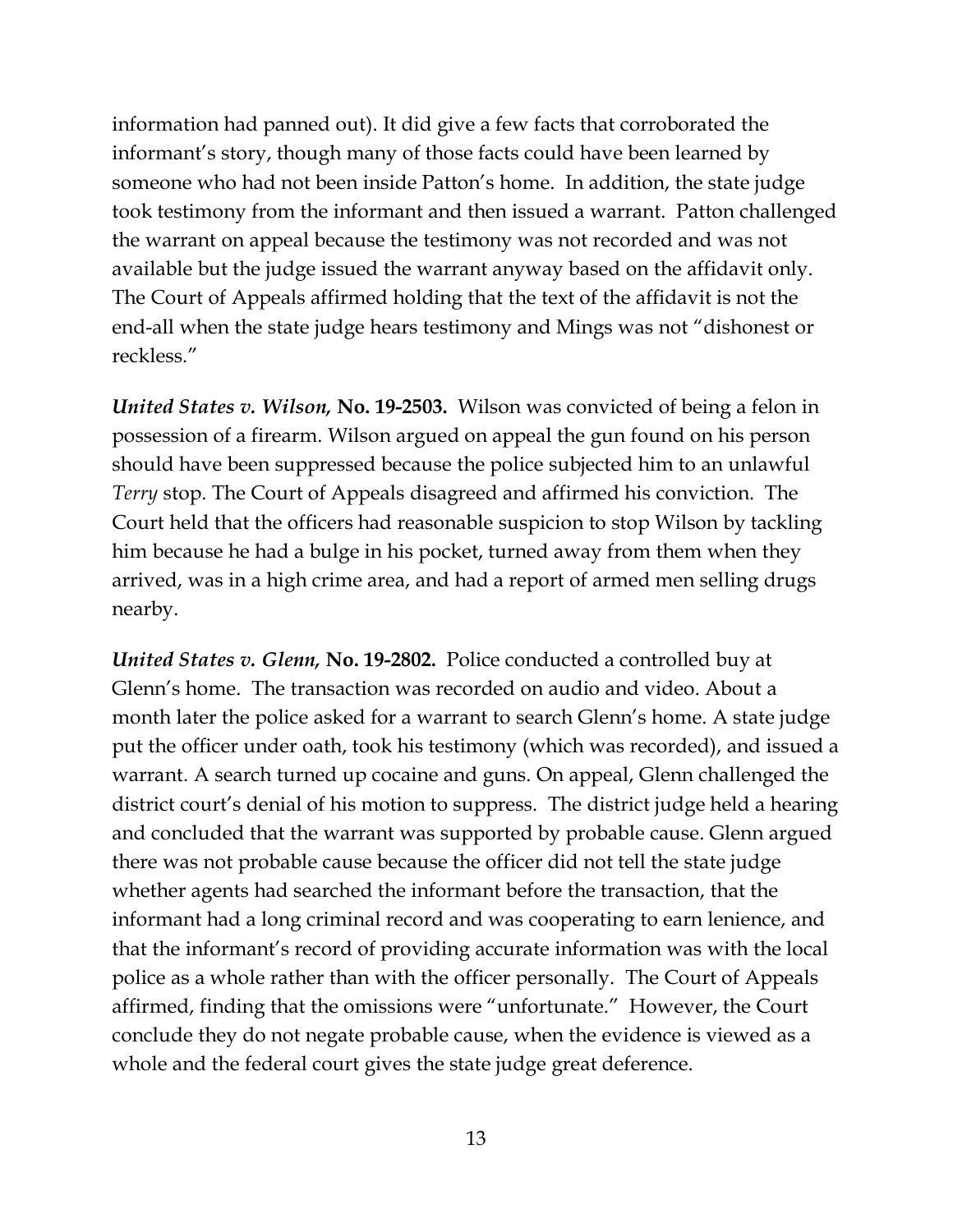#### **XII. Guilty Plea Procedure**

*United States v. Zacahua,* **No. 16-4046.** Zacahua argued the Court should vacate his guilty plea because the district court failed to inform him of the potential immigration consequences of his plea, as Federal Rule of Criminal Procedure 11(b)(1)(O) requires. The government conceded that issue, and the Court agreed that the district court failed to give Zacahua this admonishment. However, because Zacahua did not demonstrate a reasonable probability that, had the district court provided this warning, he would not have pleaded guilty, the Court affirmed.

#### **XIII. Illegal Reentry**

*United States v. Hernandez-Perdomo & Rangel-Rodriguez,* **Nos. 19-1964 & 19- 2113.** Rangel-Rodriguez and Hernandez-Perdomo are both Mexican citizens who have never been lawfully admitted to the United States. Immigration authorities served both of them with Notices to Appear ("NTA") for removal proceedings. These NTAs were defective because they did not list a date or time for an initial removal hearing. They were both removed from the country. When they each illegally returned to the United States and they were indicted for illegal reentry in violation of 8 U.S.C. § 1326(a). In light of the Supreme Court's decision in *Pereira v. Sessions,* they moved to dismiss their respective indictments by collaterally attacking their underlying removal orders under 8 U.S.C. § 1326(d) based on the defective NTAs. The district courts denied their motions, and each defendant entered a conditional plea of guilty to the illegal reentry charge and reserved his right to appeal the denial of the motion to dismiss the indictment. The Court of Appeals concluded that Rangel and Hernandez failed to demonstrate that they satisfy any of the requirements set out in § 1326(d) and affirmed.

*United States v. Manriquez-Alvarado,* **No. 19-2521.** Manriquez-Alvarado is a citizen of Mexico and has entered the United States repeatedly by stealth. He was found in the United States yet again in 2018 and indicted for illegal reentry. All of his prior convictions for reentry rest on a 2008 removal order. Manriquez-Alvarado contended this order is invalid because immigration officials never had "jurisdiction" to remove him because a document captioned "Notice to Appear"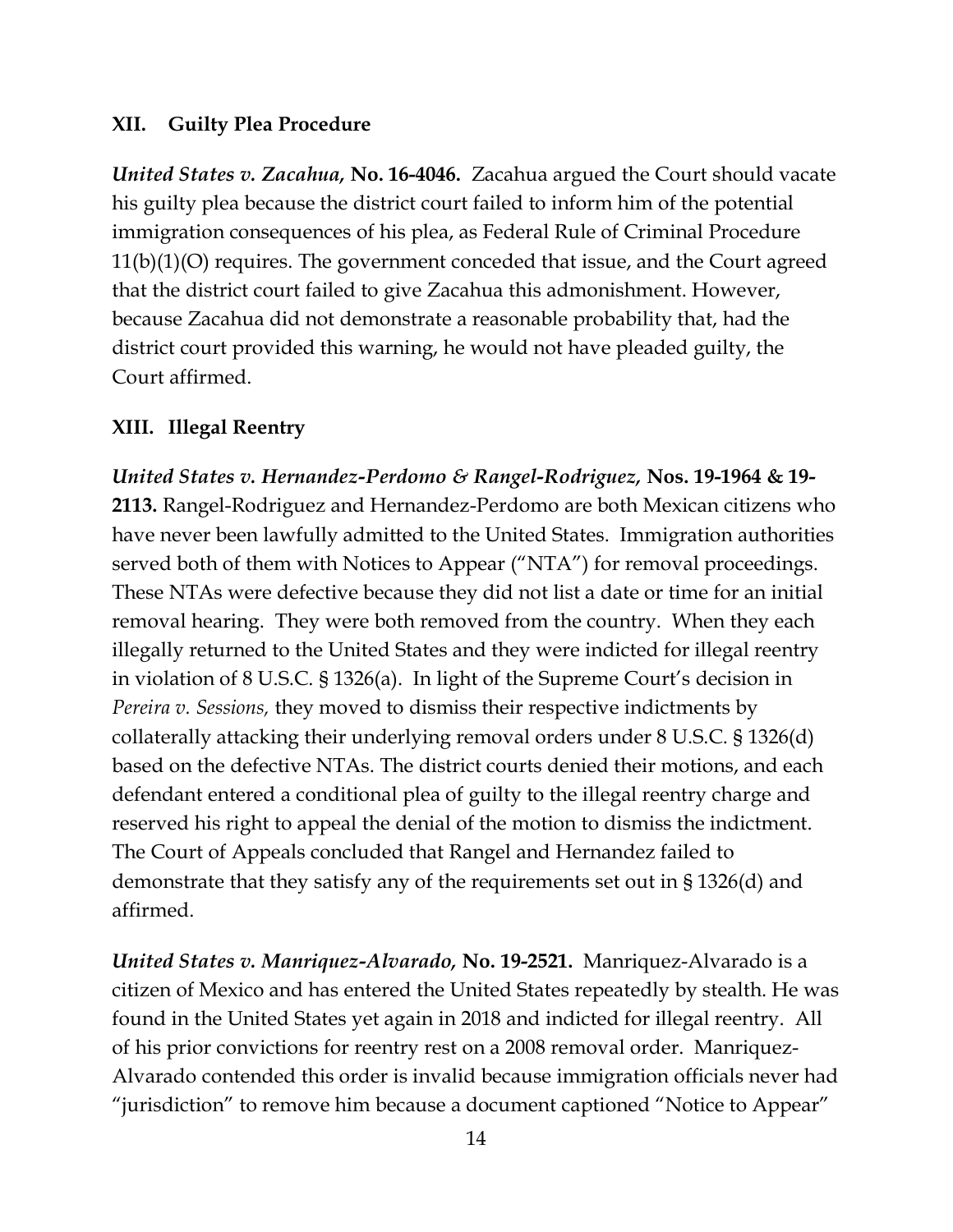that was served on him in February of 2008 did not include a date for a hearing. *Pereira v. Sessions* holds that a document missing this information does not satisfy the statutory requirements, 8 U.S.C. §1229(a)(1), for a Notice to Appear. The Court of Appeals held in *Ortiz-Santiago v. Barr,* that *Pereira* identifies a claims processing doctrine rather than a rule limiting the jurisdiction of immigration officials. Therefore, if the problem escapes notice, and the case goes to judgment on the merits, the result is conclusive; the decision cannot be collaterally attacked on the ground that the jurisdictional allegations were defective. The Court of Appeals affirmed.

#### **XIV. Jury Instructions**

*United States v. Withers,* **No. 17-3448.** Withers was charged with nine counts of sex trafficking. At trial, the government proposed jury instructions on four of those counts that would have allowed Withers to be found guilty if he either knew or recklessly disregarded that force, threats of force, or coercion would be used to cause the women to engage in commercial sex acts. The "recklessly disregarded" *mens rea* element was absent, however, from the superseding indictment against Withers. The district court ruled, and the parties agreed, that the jury instructions would not include that phrase. However, the court's instructions included this phrase, and neither the court nor the parties recognized the error. Withers was found guilty on all counts. On appeal Withers challenged the four convictions that included the inaccurate instructions, arguing the jury was improperly allowed to consider a lesser mental state. The Court of Appeals agreed that the instructions were plainly wrong. However, it concluded the error did not affect Withers' substantial rights or otherwise prejudice his trial and affirmed.

#### **XV. Obstruction of Justice**

*United States v. Bowling,* **No. 19-2110.** Bowling purchased over \$1.3 million worth of computer equipment on the City of Gary, Indiana's vendor accounts and then sold the devices for cash. The grand jury returned an indictment against Bowling for theft from a local government that received federal funds, 18 U.S.C. § 666. A jury convicted Bowling and the district court sentenced her to 63 months in prison. On appeal, Bowling argued that the district court lacked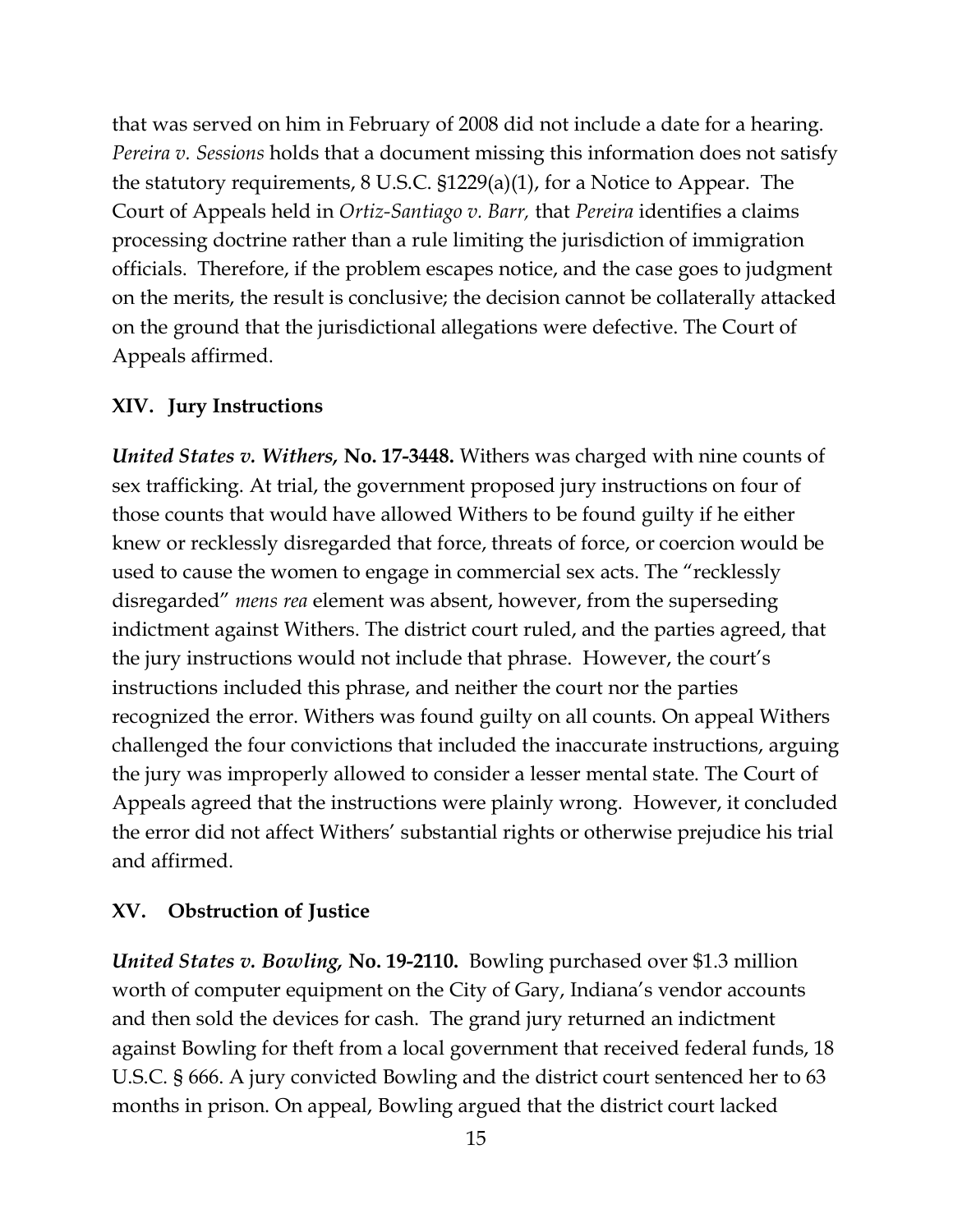subject matter jurisdiction, abused its discretion in admitting certain testimony, and erred in enhancing her sentence for obstructing justice through her malingering. The Court of Appeals affirmed finding that subject matter jurisdiction was appropriate under 18 U.S.C. § 3231, not the charged offense statute. The Court also held the district court did not err by allowing a witness to testify there was "some sort of fraud" going on when asked what her impression of an email from the defendant was. Finally, the Court held that malingering supports an obstruction of justice enhancement.

#### **XVI. Pretrial Statements**

*United States v. Chaparro,* **No. 18-2513.** A jury found Chaparro guilty on three felony charges for viewing and transporting child pornography. The charges arose from three crimes separated by significant gaps in time: viewing child pornography on a hard drive in July 2013, transmitting child pornography files over the Internet in August 2014, and viewing child pornography on a smartphone in November 2014. In his pretrial interview, Chaparro said he lived at the scene of the crimes on all of the relevant dates. The district court admitted this statement as proof that he was at the residence and responsible for the offenses. The Court of Appeals held that the admission of Chaparro's pretrial services statement was an error. When Congress created Pretrial Services, it made pretrial services information "confidential" and specifically prohibited its admission "on the issue of guilt in a criminal judicial proceeding." 18 U.S.C. §  $3153(c)(1)$  & (3). This rule may protect some accused defendants, but its most important benefits accrue to the judicial system as a whole. Confidentiality helps pretrial services officers obtain the information needed to make quick and accurate recommendations about pretrial release and detention. The Court rejected the government's use of them as impeachment. His convictions that hinged on that evidence were reversed and remanded for new trial.

#### **XVII. Prior Drug Convictions**

In *Najera-Rodriguez v. Barr,* **926 F.3d 343 (7th Cir. 2019),** an immigration case, the Seventh Circuit determined that a 2016 violation of 720 ILCS 570/402(c) does not qualify as a controlled substance offense because it is overbroad (it includes salvia) and indivisible. Section 402(c) is the catch-all, any controlled substance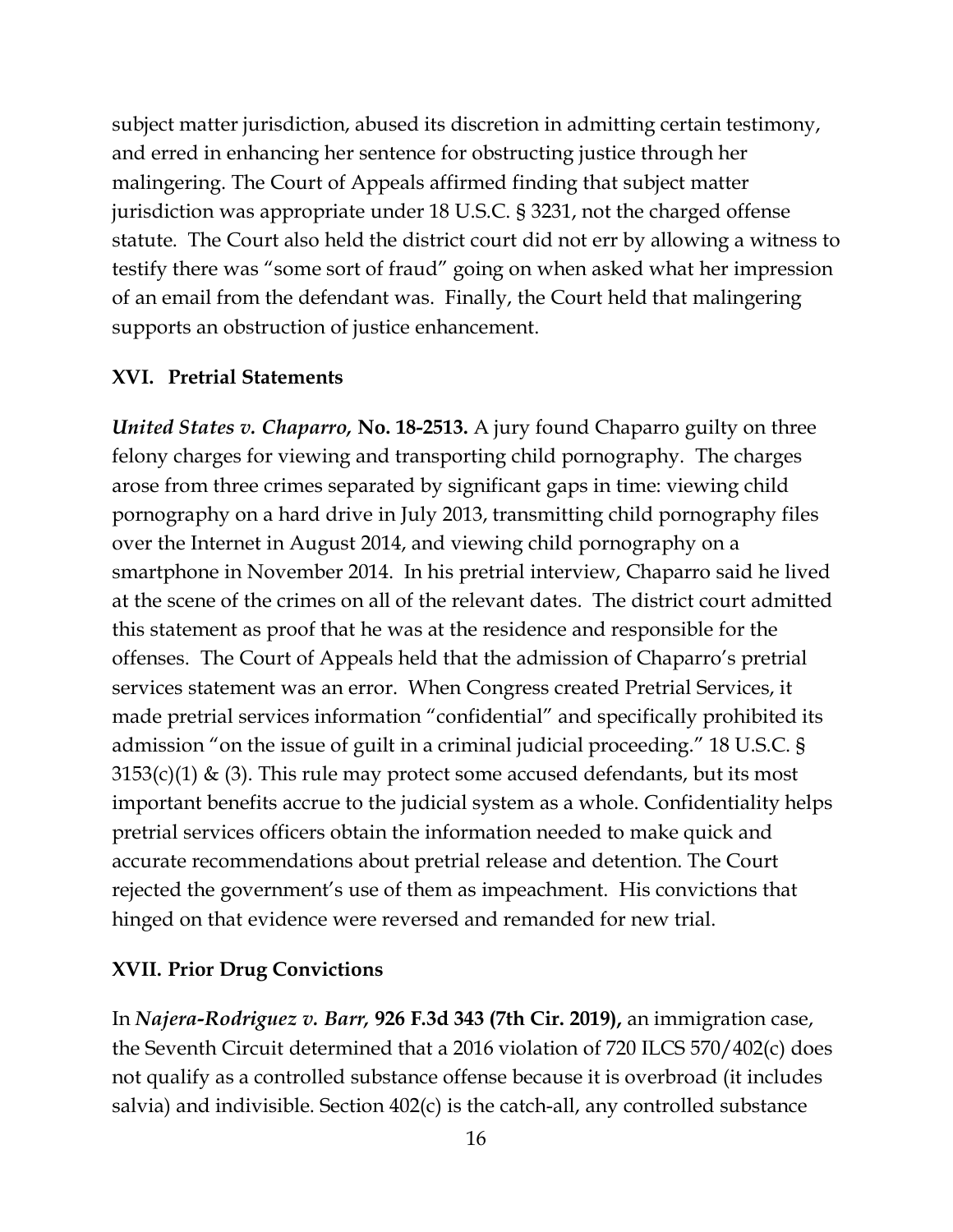part of the drug possession statute. In a case argued last week, the government conceded that *Najera-Rodriguez* applies to criminal cases as well. That case – No. 18-2218 – concerned a 1993 conviction under section 402(c), which at the time was overbroad not because of salvia but because of propylhexedrine. In sum – the Illinois catch-all subsection of the drug statutes is susceptible to challenges, because it is indivisible and (depending on the year) may be overbroad.

*United States v. Adams,* **No. 18-2932.** Adams pled guilty to being a felon in possession of a firearm. In the appeal, he challenged the district court's denial of his motion to suppress and its application of the Sentencing Guidelines to his case. The Court of Appeals affirmed, holding probable cause supported the search warrant for Adams' house, and the officers could rely on the warrant in good faith. The Court also held the guidelines range was correctly calculated using Adams's prior conviction for drug conspiracy which he argued did not qualify as a controlled substance offense under § 2K2.1. The Court noted a circuit split on the controlled substance offense issue.

*United States v. De La Torre,* **et al., Nos. 18-2009, 18-2218, 18-2286, 18-3303, & 19- 1299.** The Zamudio drug organization distributed pounds of methamphetamine and cocaine throughout the Indianapolis, Indiana area. The defendants in this case were distributors. The defendants raised multiple issues on appeal but the primary decision of interest in this case is the Court of Appeals' reversal of two defendants guilty pleas based on predicate drug offenses used to increase their sentences under 21 U.S.C. § 851. One of those defendants, Chapman, had prior convictions for possession of controlled substances under 720 ILCS 570/402(c) (1993). The Court of Appeals held that Illinois statute was broader than the federal definition of felony drug offense because it covers propylhexedrine and the federal statute does not and the statute was not divisible. Therefore, Chapman's convictions under 720 ILCS 570/402(c) cannot be predicate offenses under 21 U.S.C. § 851. The Court made the same decision about defendant Rush who had a prior conviction under Indiana Code § 35-48-4-2 (2000) for possession of methamphetamine. The Indiana statute criminalizes a wider range of methamphetamine isomers than the federal statute which specifically limits to "the optical isomer." Therefore, the Indiana conviction could not be a predicate for § 851 purposes.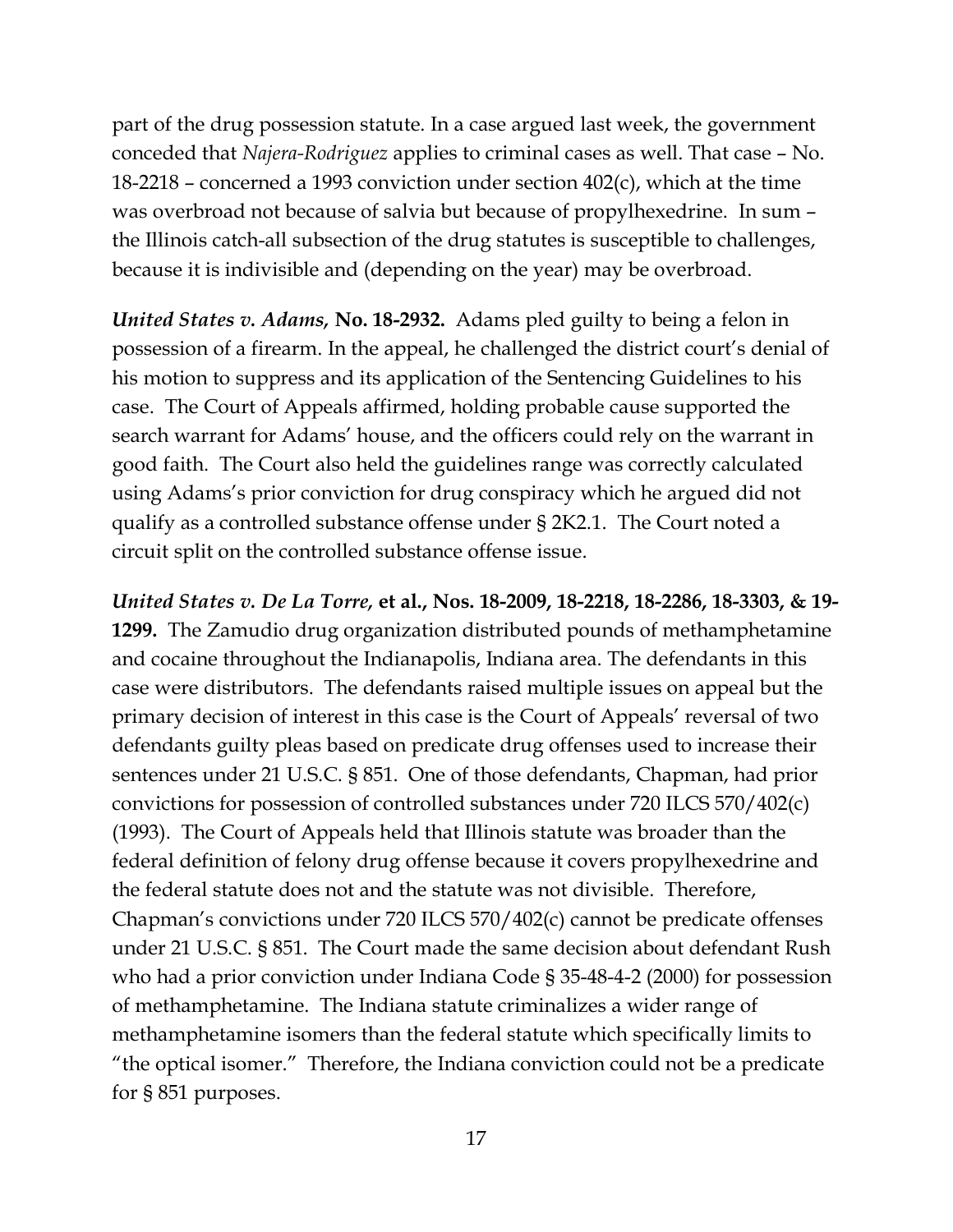*United States v. Garcia & Pineda-Hernandez,* **Nos. 18-1890 & 18-2261.** Garcia and Pineda-Hernandez were two defendants charged in a large drug distribution conspiracy. Garcia pled guilty and Pineda-Hernandez was convicted after a jury trial. Garcia argued that the district court improperly enhanced his sentence by using a prior Indiana drug conviction. The Court of Appeals agreed holding that because Indiana includes a wider class of drugs under its statutes than the federal government does, and the Indiana statute is not divisible, it does not qualify as a felony drug offense under 21 U.S.C. § 841(b)(1). Pineda-Hernandez argued his due process rights were violated when an interpreter misinterpreted portions of the testimony of a key government witness. The Court of Appeals affirmed Pineda-Hernandez case holding that the misinterpretations were "insignificant at most."

*United States v. Dozier,* **No. 18-3447.** Dozier was arrested for trafficking methamphetamine in Decatur, Illinois. A federal grand jury indicted him for conspiracy and possession of methamphetamine with intent to distribute. Under the terms of the Controlled Substances Act then in effect, Dozier faced increased penalties if he had a prior conviction for a "felony drug offense." A "felony drug offense" is a drug‐related offense "that is punishable by imprisonment for more than one year under any law of the United States or of a State." In 2006, Dozier was convicted in Texas of unlawful possession of cocaine, a "state jail felony" punishable by imprisonment of six months to two years. The Texas case had been resolved by plea bargain; in exchange for Dozier's guilty plea, the prosecutor agreed to a nine‐month sentence based on section 12.44(a) of the Texas Penal Code, which gives the sentencing judge the discretion to punish a person convicted of a state jail felony by imposing a period of confinement permissible for a Class A misdemeanor. Dozier argued that the Texas conviction was not a qualifying predicate because the terms of his plea agreement exposed him to confinement of not more than one year. The district judge rejected this argument and imposed a sentence of 20 years, the mandatory minimum for an offender with a prior felony drug conviction. The Court of Appeals affirmed, holding Dozier pleaded guilty to and was convicted of a two‐year state jail felony. The Court further held "it does not matter that the sentencing judge accepted the plea bargain and exercised the discretion conferred by state law to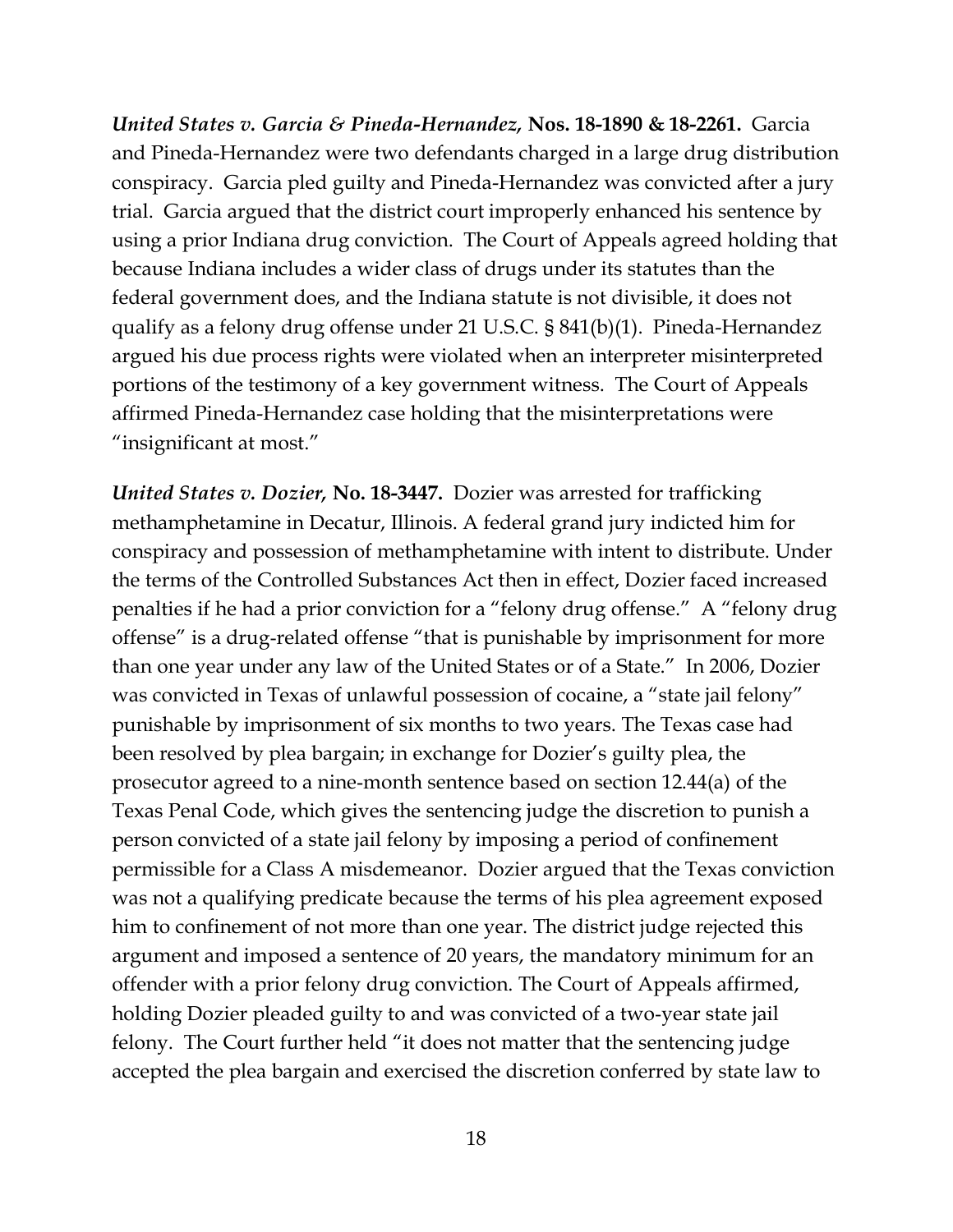sentence Dozier as if he were a misdemeanant. Dozier was, in fact, convicted of a two‐year drug felony." Judge Hamilton dissented.

*United States v. Ruth,* **No. 20-1034.** This appeal involved a question about whether the Illinois drug statute sweeps more broadly than its federal counterpart because the former includes a particular isomer of a substance that the latter does not. Ruth pled guilty to federal gun and drug charges and received an enhanced sentence due to his prior Illinois conviction for possession with intent to deliver cocaine. The Illinois statute defines cocaine to include its positional isomers, whereas the federal definition covers only cocaine's optical and geometric isomers. Ruth argued the district court erred in sentencing him because, using the categorical approach, the overbreadth of the Illinois statute disqualifies his prior conviction as a predicate felony drug offense. The Court of Appeals agreed and vacated Ruth's sentence and remanded for resentencing.

## **XVIII. Prior Sex Offense Convictions**

*United States v. Kaufmann,* **No. 18-2742.** For certain federal crimes involving sexual exploitation of minors, a federal statute - 18 U.S.C. § 2252(b) - increases the mandatory minimum sentence when the defendant has a prior conviction "under the laws of any State relating to," among other things, "possession … of child pornography." Kaufmann pled guilty to two federal crimes involving sexual exploitation of a minor. The district court imposed an enhanced mandatory minimum sentence under § 2252(b) because Kaufmann has prior convictions for possession of child pornography under an Indiana statute. Kaufmann challenged his sentence, arguing that his prior state convictions do not support a § 2252(b) enhancement because the Indiana statute of his convictions criminalized conduct broader than the federal version of possession of child pornography. The Court of Appeals affirmed, holding that in *United States v. Kraemer*, it held that a § 2252(b) enhancement does not require the state statute of conviction to be the same as or narrower than the analogous federal law. Rather, the words "relating to" in § 2252(b) expand the range of enhancement-triggering convictions.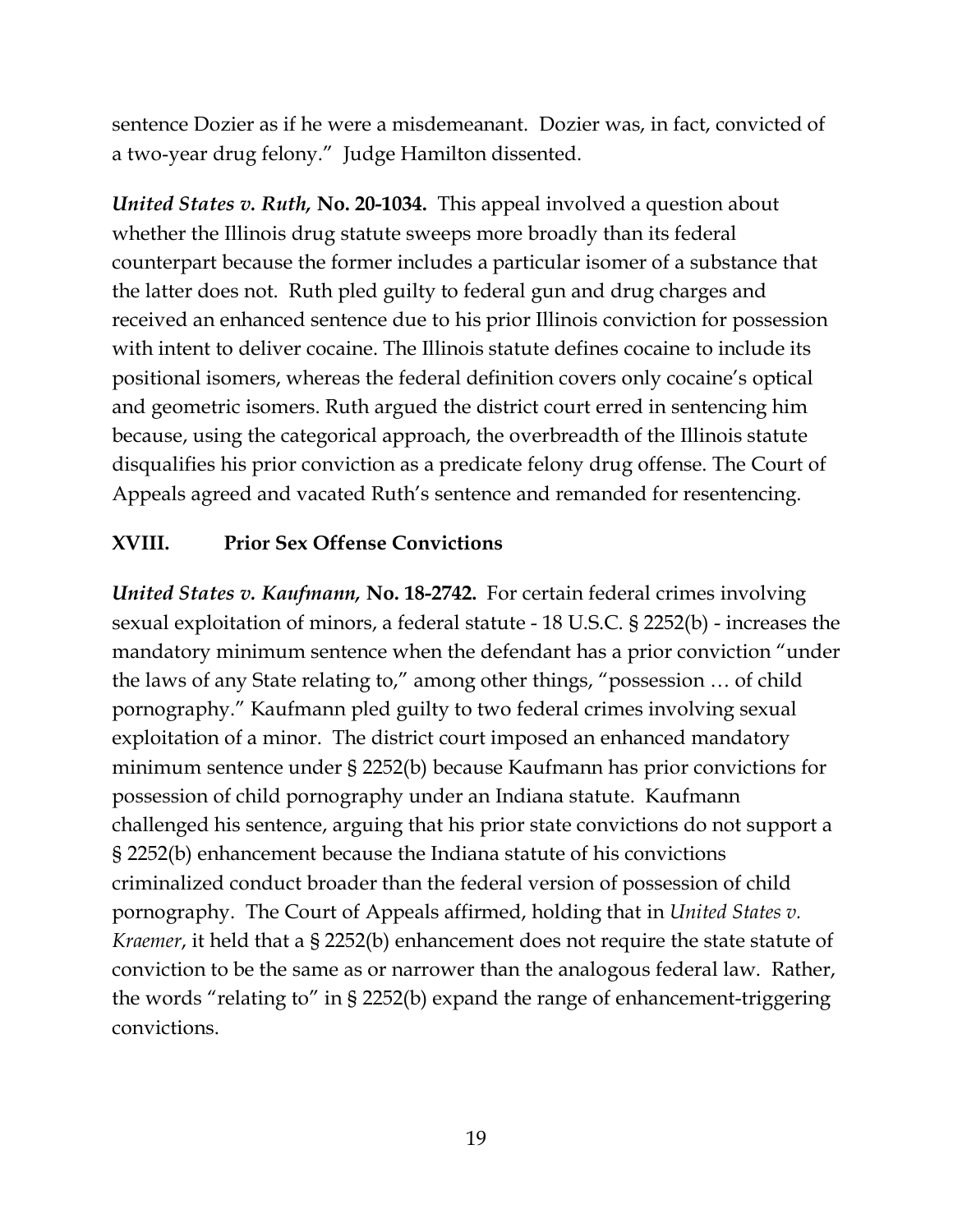#### **XIV. Relevant Conduct**

*United States v. Hopper,* **No. 18-2576.** A jury found Hopper guilty of conspiracy to distribute methamphetamine, as charged in the indictment, and returned a special verdict form finding that the conspiracy involved an amount of 50 grams or more. Based on interviews with other participants in the conspiracy, the probation office determined that Mr. Hopper's relevant conduct involved 1.968 kilograms of ice methamphetamine. The Court of Appealed conclude that the district court plainly erred when it calculated Mr. Hopper's relevant conduct and corresponding guidelines range because it counted certain transactions twice and erroneously double-counted those drug quantities. The Court of Appeals vacated Mr. Hopper's sentence and remand his case to the district court for resentencing.

*United States v. Helding,* **No. 18-3270**. Police seized 143.7 kilograms of marijuana from Helding's car and apartment, and he pleaded guilty to possessing over 100 kilograms. But at sentencing, the district court held him responsible for the equivalent of 4,679.7 kilograms - over 32 times the amount seized. The additional quantity was based solely on the Presentence Investigation Report's account that confidential informants told law enforcement Helding was dealing significant quantities of methamphetamine during the relevant period. The Court of Appeals reversed and remanded for resentencing, holding that although a sentencing court acts within its discretion when it credits confidential informants' statements about drug quantity, when a defendant objects, the evidence supporting that quantity must be found to be reliable. The statements here did not meet the reliability test. The district court made no findings regarding the credibility of the confidential informant aside from the fact that the informant's information appeared in the PSR.

*United States v. Carnell,* **No. 19-2207.** Carnell pled guilty to a conspiracy to distribute a mixture containing methamphetamine. The sentencing guidelines distinguish between mixtures involving methamphetamine and methamphetamine that is at least 80% pure. The latter the Guidelines refer to as "ice," and that definition carries with it sentences that are substantially higher than those for non-ice methamphetamine. Carnell argued on appeal that the government failed to meet its burden of proving that the substance in which he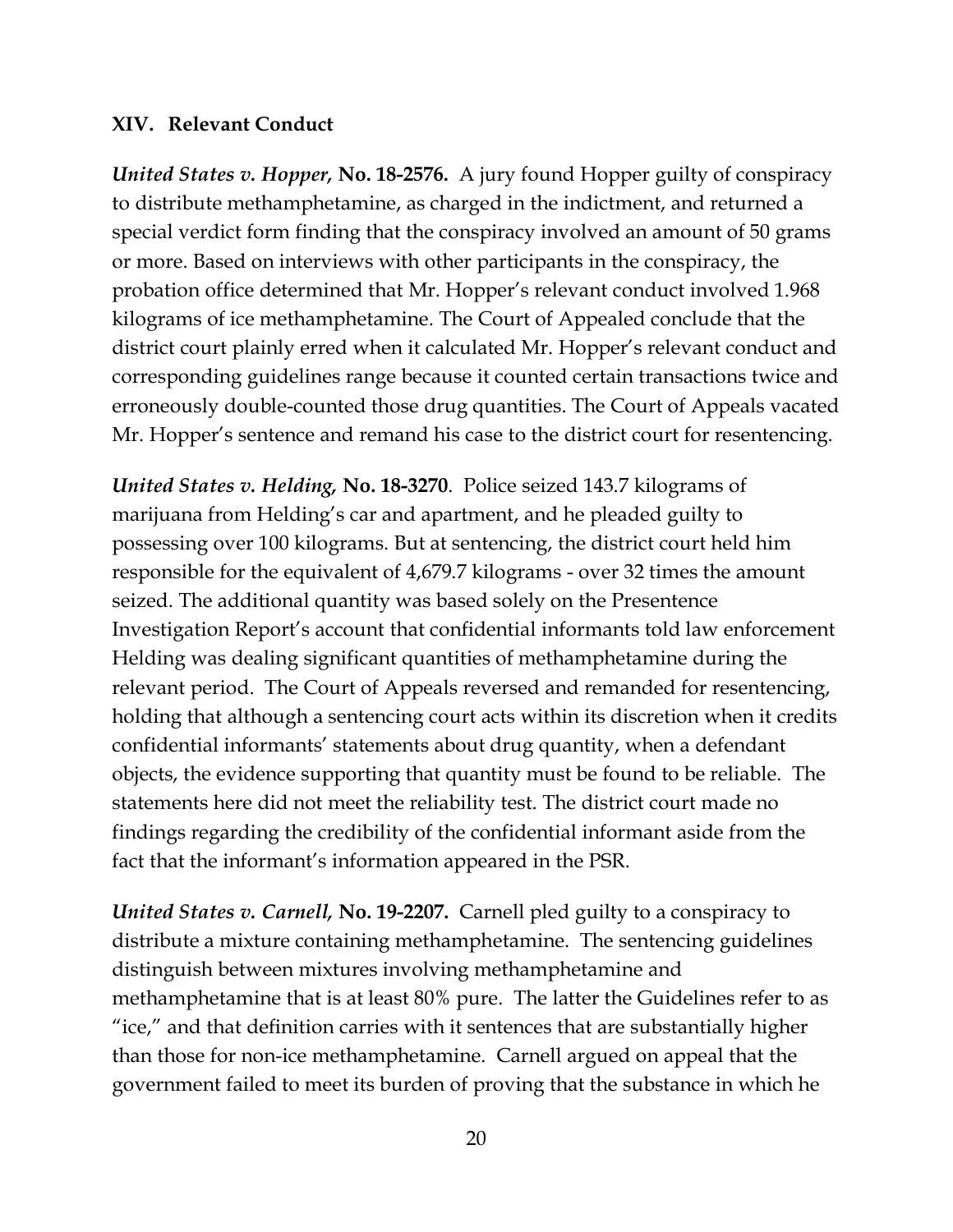dealt was ice methamphetamine, and therefore he should have been sentenced as though he was involved in a conspiracy to distribute methamphetamine that is less than 80% pure. The Court of Appeals agreed, holding the government bears the burden of proving the methamphetamine involved in the case is at least 80% pure and "circumstantial evidence by users, dealers and law enforcement that a drug appears to be ice based on look, smell, effect, nomenclature or the like will not suffice to meet the government's burden, by a preponderance of the evidence, that a drug is at least 80% pure methamphetamine."

#### **XX. Restitution**

*United States v. Collins,* **No. 19-1176.** Collins was the executive director of the Kankakee Valley Park District and the treasure for the related Kankakee Valley Park Foundation. He stole money from both entities and was eventually charged and pled guilty to mail and wire fraud charges. On appeal he has raised several challenges to his sentence including a challenge to the district court's calculation of the loss amount, a challenge to the denial of acceptance of responsibility, and a challenge to the restitution amount. The Court of Appeals affirmed, holding that the district court did not abuse its discretion in calculating the loss amount and denying acceptance of responsibility. The Court also dismissed the restitution issue holding that, under *Manrique v. United States,* it could not review a challenge to the restitution because Collins failed to file a notice of appeal after the district court entered the amended judgment setting the amount of restitution.

*United States v. Dridi,* **No. 18-3334.** From 2012 to 2015, employees of Elite Imports, a car dealership, engaged in a variety of fraudulent activities. Dridi was charged with conspiring to violate the Racketeer Influenced and Corrupt Organizations Act and interstate transportation of stolen property. A jury found him guilty of both crimes. The district court sentenced him to 72 months in prison and ordered \$1,811,679.25 in restitution. Dridi now challenged his sentence and the restitution order on appeal, arguing that the district court should have made specific factual findings about Dridi's participation in the conspiracy. The Court of Appeals agreed that the district court erred both by not making specific factual findings prior to sentencing Dridi. However, that error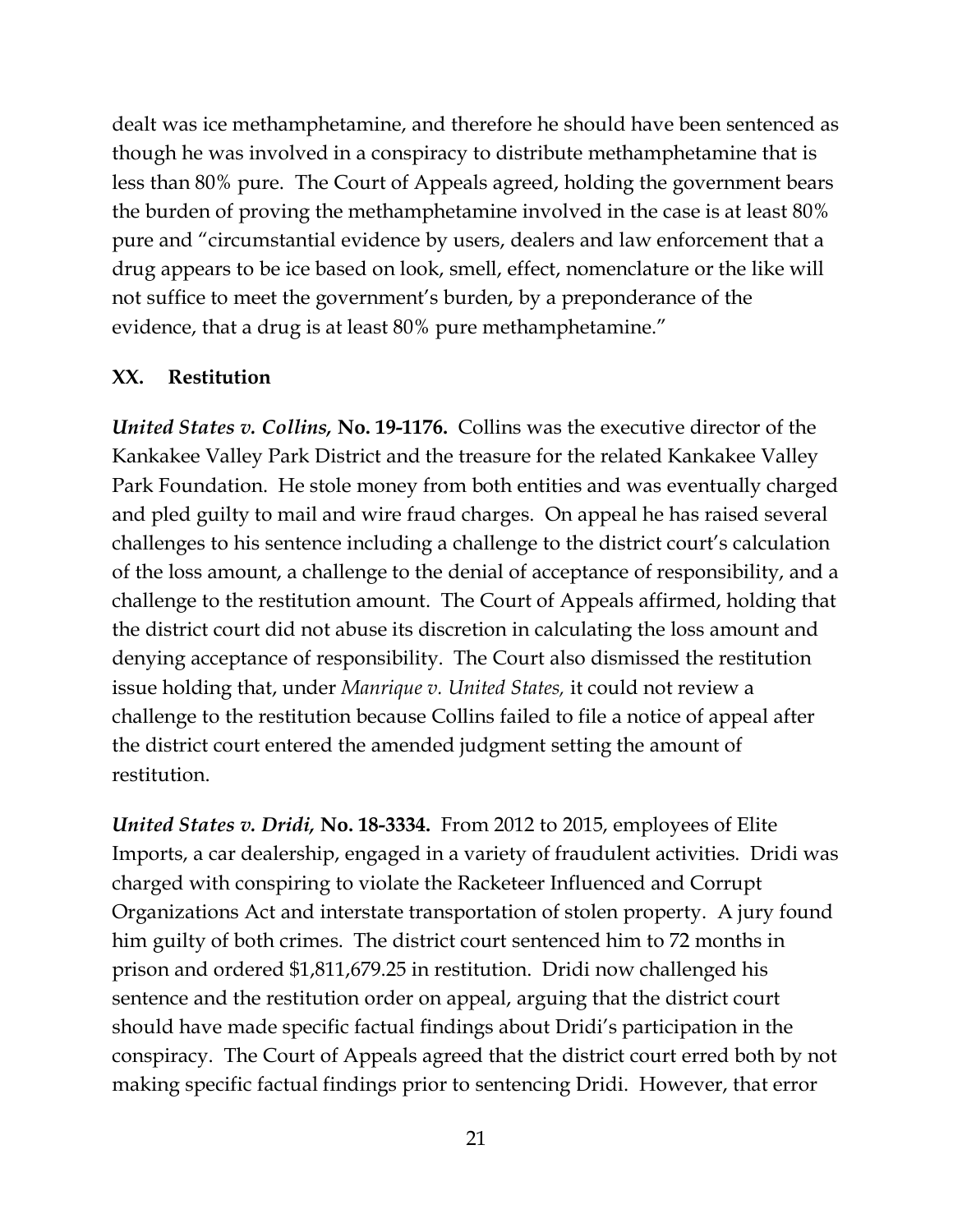did not affect his substantial rights. The district court also did not adequately demarcate the scheme before imposing \$1,811,679.25 in restitution. This error affected his substantial rights and the Court vacated the restitution order and remanded the issue of restitution for further proceedings.

*United States v. Hernandez,* **No. 19-1505.** A jury found Hernandez guilty of mail fraud for her participation in a fraudulent mortgage trust company. She appealed her conviction, arguing that the government did not prove that she used the mails in furtherance of the scheme to defraud. Her sentence also includes restitution and she argued that the district court improperly delegated its authority to the Bureau of Prisons by not entering a specific payment schedule for her to follow while serving her prison sentence. The Court of Appeals affirmed, holding sufficient evidence supports the mail fraud convictions, and the district court permissibly deferred Hernandez's restitution payments until after her release.

*United States v. Simon,* **No. 19-1317**. Simon appeals the district court's decision denying his motions to reconsider amendments to his restitution obligations. The Court of Appeals concluded that the majority of the challenges Simon made could and should have been raised at sentencing and on direct appeal from his conviction. Those issues were therefore waived; as to the remainder, the appeal was untimely.

## **XXI. Safety Valve**

*United States v. Draheim & Lewis,* **Nos. 19-1262 & 19-1911.** Draheim was a drug dealer in Wisconsin and Lewis worked for her. Caught up in the conspiracy, both eventually pleaded guilty to certain narcotics offenses. At sentencing, Draheim faced a mandatory‐minimum sentence of ten years. She argued she qualified for "safety‐valve relief," and the district court had to find both that she was a leader of the enterprise *and* engaged in a continuing criminal enterprise. The district court overruled Draheim's objection because she was the leader of her enterprise. Lewis contended that the court should only sentence him based on his conviction, not any other "relevant conduct." The court overruled his objection too. Lewis and Draheim appealed. The Court of Appeals affirmed Draheim's case but vacated Lewis's case and remanded for resentencing. The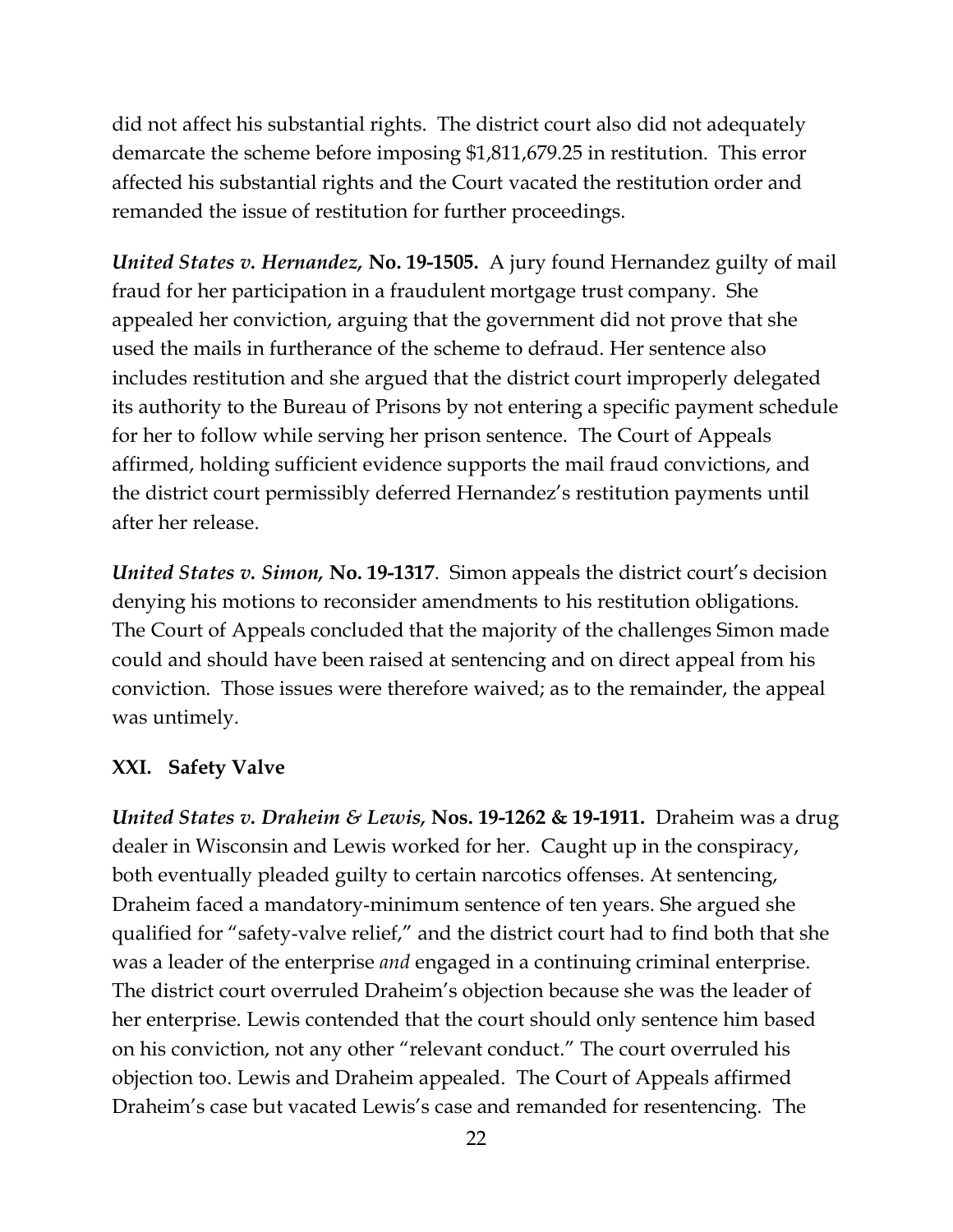Court found that the district court did not specifically find the dismissed drug quantities qualified as part of a common scheme or plan. The two transactions were significantly different so that they were not necessarily relevant conduct to each other.

## **XXII. Sentencing Procedure**

*United States v. Lee,* **Nos. 18-1687 & 18-1950**. Lee was charged with executing a scheme to defraud local governments by falsely representing that his company manufactured its turbo blowers in the United States when, in fact, they had been manufactured in South Korea. A grand jury indicted Lee on five counts of wire fraud and three counts of smuggling. After a trial, the jury found Lee guilty on all counts. Lee now appealed his convictions and the restitution ordered, and the government cross-appealed Lee's prison sentence. The Court of Appeals affirmed, finding the government did not constructively amend the indictment and had proved all of the elements of wire fraud with sufficient evidence. The Court also held that the district court was able to reduce Lee's sentence under Rule 35(a) from 20 months to 12 months based on the court's determination that part of the sentencing guidelines calculation was objectively erroneous.

*United States v. Gardner,* **No. 18-1731.** Gardner was arrested after firing a gun at two vehicles thought to be driven by rival gang members. He pled guilty to possessing a firearm as a felon. The district judge imposed an above-Guidelines sentence based in part on Gardner's use of violence in a prior burglary. On appeal Gardner argues procedural error, asserting the categorical approach applies when a judge exercises *Booker* discretion to impose an above-Guidelines sentence based on a defendant's aggravating conduct in a prior crime. The Court of Appeals disagreed, holding the sentencing judge may consider aggravating circumstances in a defendant's criminal record without the constraints imposed by the categorical approach that usually applies to statutory sentencing enhancements and the determination of offense-level increases and criminalhistory points under the Sentencing Guidelines.

*United States v. Melvin,* **No. 19-1409.** Melvin wanted to obtain a copy of his presentence investigation report before his sentencing hearing but the district court ordered the probation office not to give a copy to Melvin, who was instead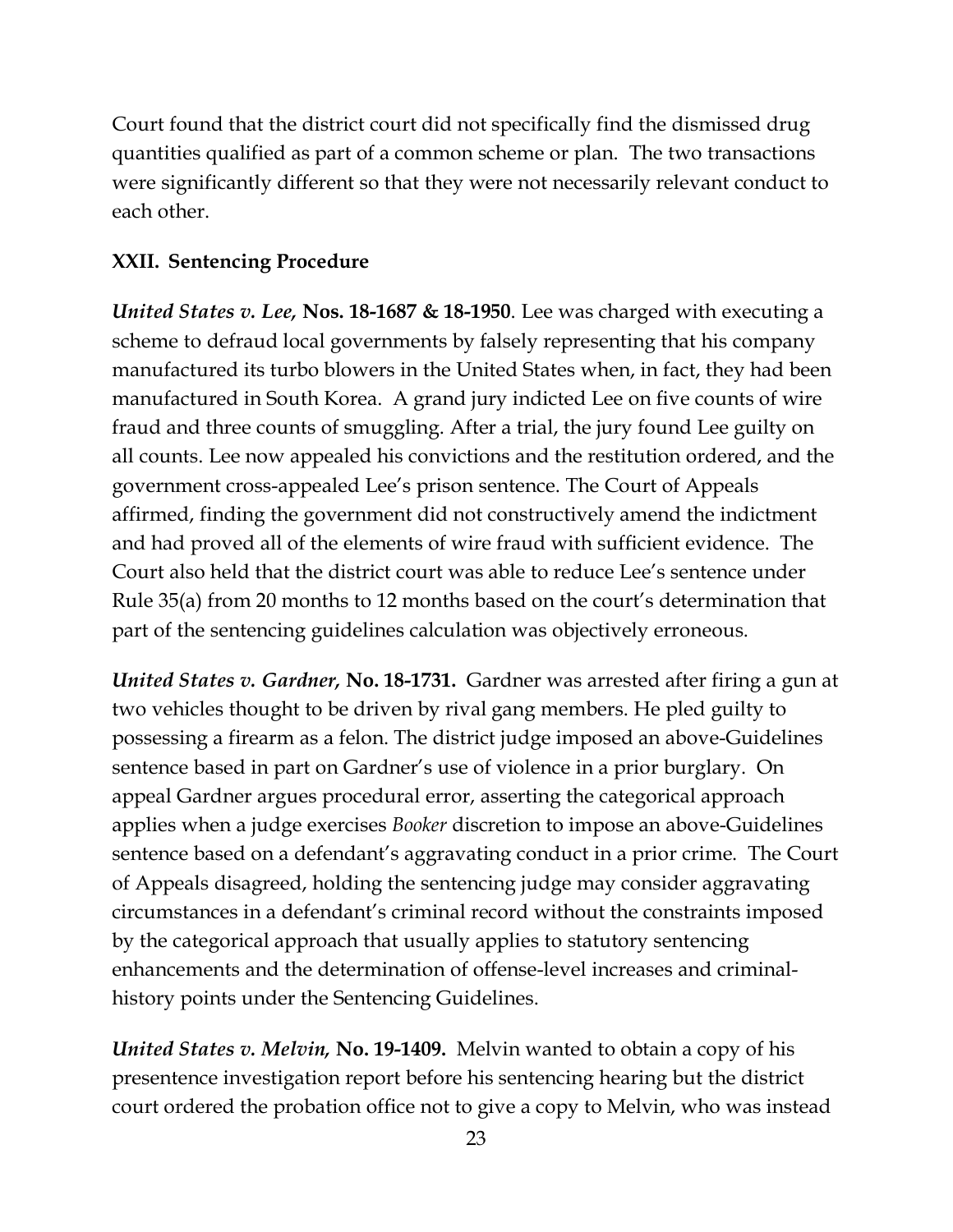allowed only to review the report with his attorney. At his sentencing hearing, Melvin asked for his own copy of the report, but the district court refused his request. Melvin appealed, arguing that the district court violated 18 U.S.C. § 3552(d) and Federal Rule of Criminal Procedure 32(e)(2) by denying him a copy of his presentence investigation report. The Court of Appeals held that the district court did not violate § 3552(d), but did violate Rule 32(e)(2), which means what it says: defendants should be given their presentence investigation report. Melvin did not receive his report, so this was error. However, the Court concluded the error was harmless in Melvin's case.

*United States v. Ballard,* **No. 19-2103.** Ballard has a long history of criminal conduct, which the sentencing judge described as "probably one of the worst criminal histories [he'd] seen in 30 years" of experience. Ballard pled guilty to possessing a firearm as a felon, in violation of 18 U.S.C.  $\S 922(g)(1)$  and was sentenced as an Armed Career Criminal to 232 months, an upward departure from the guidelines range. The Court of Appeals remanded for resentencing after finding Ballard did not qualify as an Armed Career Criminal. At resentencing, the guidelines range became 33 to 41 months. The district court imposed a sentence of 108 months, relying on Ballard's extensive criminal history. The Court of Appeals held that the district court did not provide an adequate explanation for the extreme upward departure from the recommended Guidelines range and committed procedural error. The Court vacated the sentence and remanded for resentencing.

*United States v. Bridgewater,* **No. 19-2522.** Bridgewater pled guilty to one count of soliciting an obscene visual depiction of a minor in violation of 18 U.S.C. §  $2252A(a)(3)(B)(i)$ . The district court departed upward from the 60 month guidelines range and imposed a sentence of 78 months to account for a charge of attempted enticement of a minor that the government dismissed in exchange for his guilty plea. Bridgewater appealed his sentence, arguing it is substantively unreasonable because basing a sentence on dismissed conduct creates systemwide disparity. The Court of Appeals affirmed, finding the district court's sentence appropriately reflects Bridgewater's actual conduct. The Court emphasized that it wants district courts to particularize their sentences to offenders and their offenses. That, in turn, means sentences must account for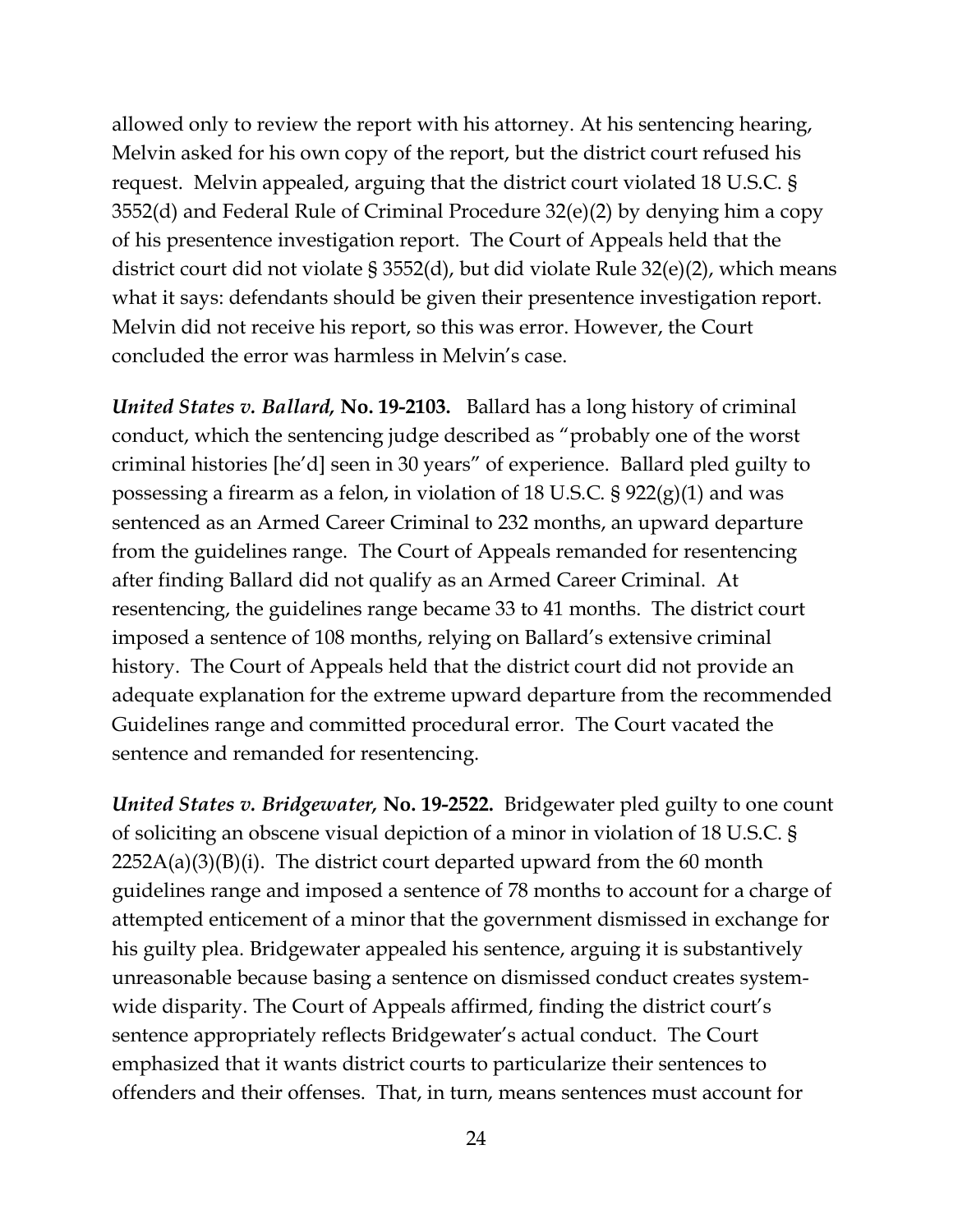exacerbating circumstances when the guidelines do not. For that reason, district courts must often address dismissed conduct to adequately consider the "seriousness of the offense" under 18 U.S.C. § 3553(a)(2).

*United States v. Perez,* **No. 18-3156.** Perez was charged with, and pled guilty to, distributing heroin on one occasion. At Perez's sentencing hearing, the district judge expressed concern that the guidelines range of 33–41 months' imprisonment presented in Perez's PSR did not reflect the full scope of his involvement in drug trafficking. This concern stemmed from the PSR's description of Perez's conduct suggesting that he was responsible for distributing large quantities of heroin, methamphetamine, and cocaine. Unsatisfied with the disparity between Perez's guidelines range and his conduct described in the PSR, the judge continued the sentencing hearing and directed the government to file a sentencing memorandum. The memorandum was to detail which offense conduct the government could support by a preponderance of the evidence and which offense conduct it could not so support. When the parties and judge reconvened, the government presented witness testimony that elaborated on conduct described in the PSR. The judge used that evidence to calculate a higher guidelines range and impose a 121-month sentence. Perez appealed his sentence, arguing that the sentencing judge should have disqualified himself because his impartiality might reasonably be questioned under 28 U.S.C. § 455(a). Because Perez has not demonstrated that a reasonable observer would have questioned the judge's impartiality, The Court of Appeals affirmed the sentence.

*United States v. Barr,* **No. 19-1238.** In 2014, Barr was charged with federal crimes for his role in a fraudulent real-estate-selling scheme in Chicago. However, he was living in Saudi Arabia at the time and detained for unrelated conduct. Barr eventually was returned to the United States and pled guilty to making false statements to a financial institution. At his sentencing hearing, Barr tried to argue that his time in Saudi Arabia should be a mitigating factor. The district court disagreed and prevented Barr from advancing this argument at the hearing. Barr sought the judge's recusal. The judge denied the recusal motion. Barr challenged his sentence and the district court's orders denying his motions for additional time, the dismissal of the indictment, the withdrawal of his guilty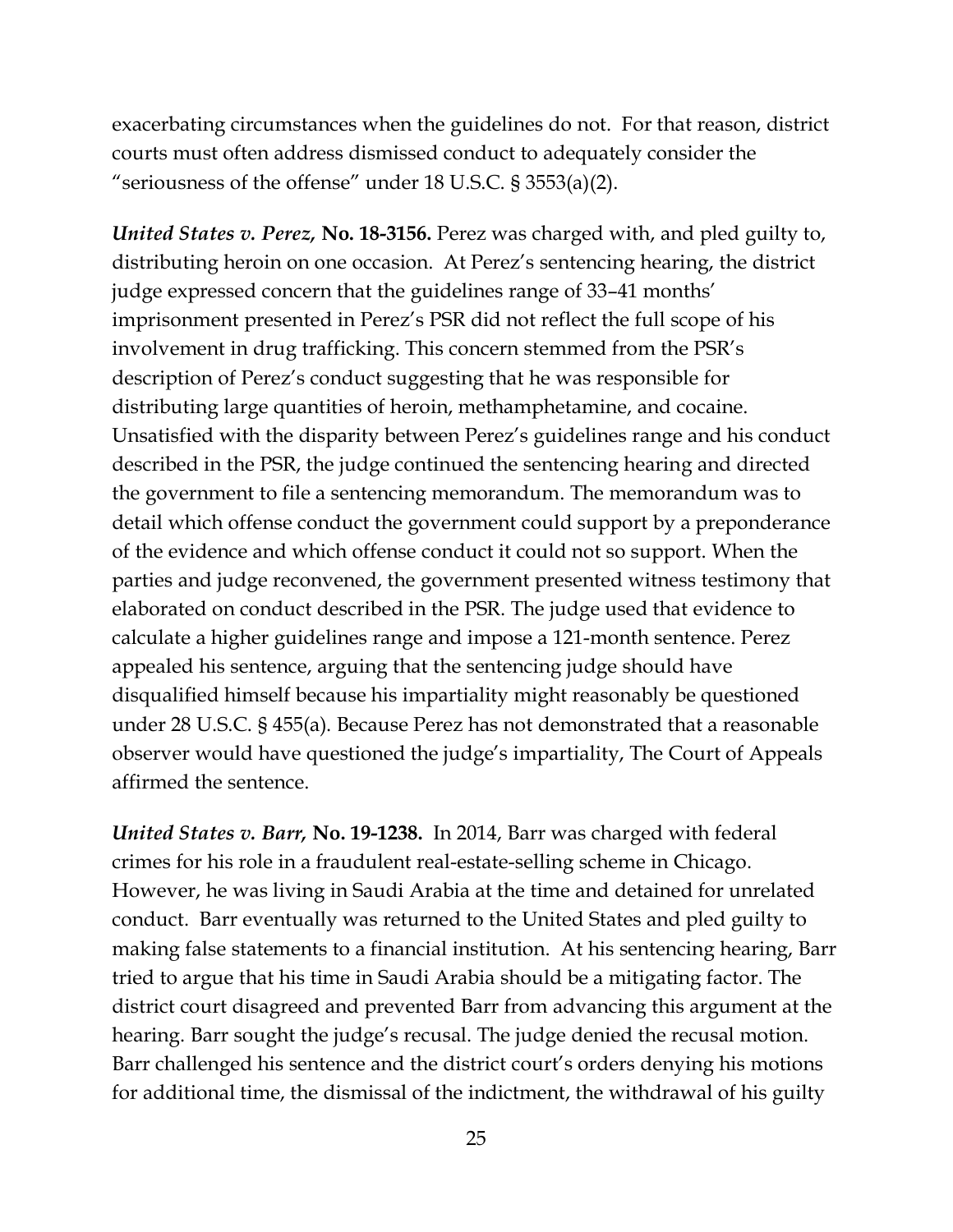plea, and the judge's recusal on appeal. The Court of Appeals affirmed, finding no errors.

*United States v. Jones,* **No. 19-1644.** In 1998, a federal jury convicted Jones of two carjackings, an armed bank robbery, and using firearms during those crimes of violence. At that time, the district court sentenced him to 840 months in prison. Twenty years later, the district court vacated its original sentence and ordered resentencing because Jones no longer qualified as a career offender under the federal Sentencing Guidelines. At resentencing, Jones's effective Guidelines range was 348–390 months. The district court deviated from the Guidelines and once again sentenced Jones to 840 months in prison. The Court of Appeals reversed and remanded for resentencing because the district court did not sufficiently justify the extent of its deviation from the Guidelines.

## **XXIII. Supervised Release**

*United States v. Collins,* **No. 18-3011.** Collins appealed several conditions of supervised release. The first condition he challenges requires him to stay in the "jurisdiction," but the district court's written judgment does not match its oral pronouncement of the condition and its definition at sentencing. The Court remanded with instructions to fix this condition. The Court held because he had not objected to the other two conditions, he had waived his challenges to them. The Court also issued the following warning to district courts regarding discrepancies between oral pronouncements of the sentence and written judgments: "We take this opportunity to urge the district courts in this Circuit to take care to enter written judgments in criminal cases that correspond to their oral pronouncements at sentencings. We acknowledge that the Probation and Clerk's Offices play vital roles in this process. At day's end, however, courts enter judgments. . . . Like several of these appeals, this one might have been avoided had the written judgment been reviewed promptly and the inconsistencies brought to the district court's attention."

*United States v. Shockey,* **No. 19-1308.** Shockey appealed from the district court's order revoking his supervised release and imposing a 15-month prison sentence. The district court found that Shockey not only used methamphetamine but also possessed it, a Grade B violation of one of his supervised release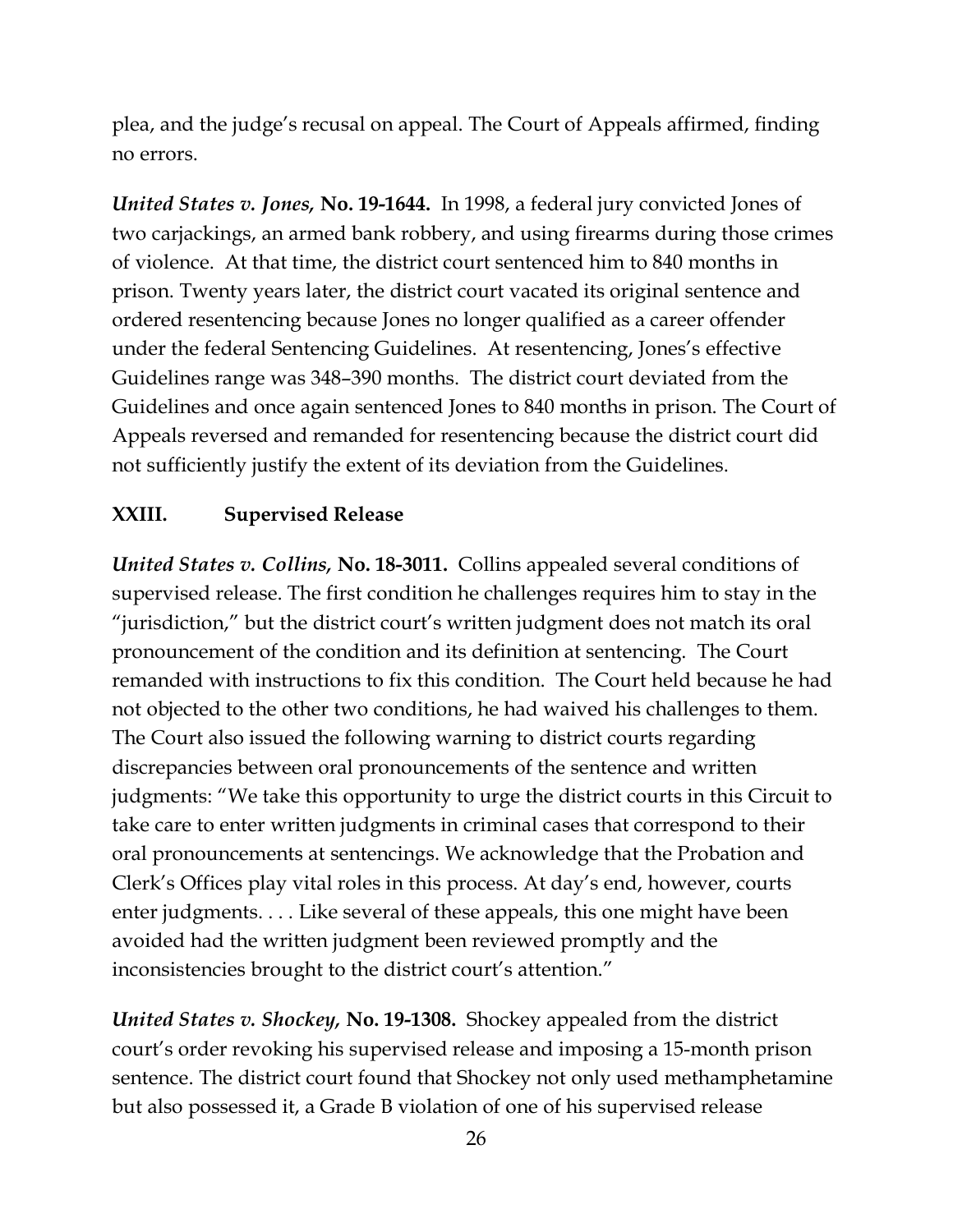conditions. Shockey challenges this classification and argued the court should have found he only used methamphetamine, not possessed it. Because the district court reasonably could infer possession from use, the Court of Appeals affirmed the judgment.

*United States v. Anderson & Roach,* **Nos. 18-1870 & 18-3096**. The defendants argued for the first time on appeal that a condition of their terms of supervised release is unconstitutionally vague. In a series of recent opinions, filed after these defendants filed their briefs, the Court of Appeals as held that a defendant who receives an opportunity to object to a proposed condition of supervised release at sentencing but fails to do so waives his objection. Based on this binding precedent, the Court affirmed these two cases.

*United States v. Lee,* **No. 19-1300.** Lee pled guilty to one count of possessing 50 grams or more of methamphetamine with intent to distribute and one count of possessing firearms in furtherance of a drug trafficking crime. Lee challenged the district court's imposition of a condition of supervised release that will prohibit him from interacting with known felons unless he receives the probation officer's permission. Two of Lee's sons are felons. The Court of Appeals declined the address the constitutional association issue but vacated the condition because it violates the rule against delegating Article III power and remanded for reassessment.

*United States v. Groce,* **No. 19-1170.** Groce challenged two conditions of supervised release that were imposed as part of his sentence for various sex trafficking crimes. In the district court, Groce did not object to either of the two conditions, even though he objected to four others and waived his right to have the district court read each condition and its justification. Under recent precedent, the Court of Appeals determined that these circumstances normally amount to waiver and there was nothing unusual in Groce's case that would call for a different result. The Court affirmed.

*United States v. Falls,* **No. 19-3050.** Falls appealed the revocation of his supervised release arguing the district court erred during his revocation hearing by not conducting an explicit "interest of justice" analysis under Federal Rule of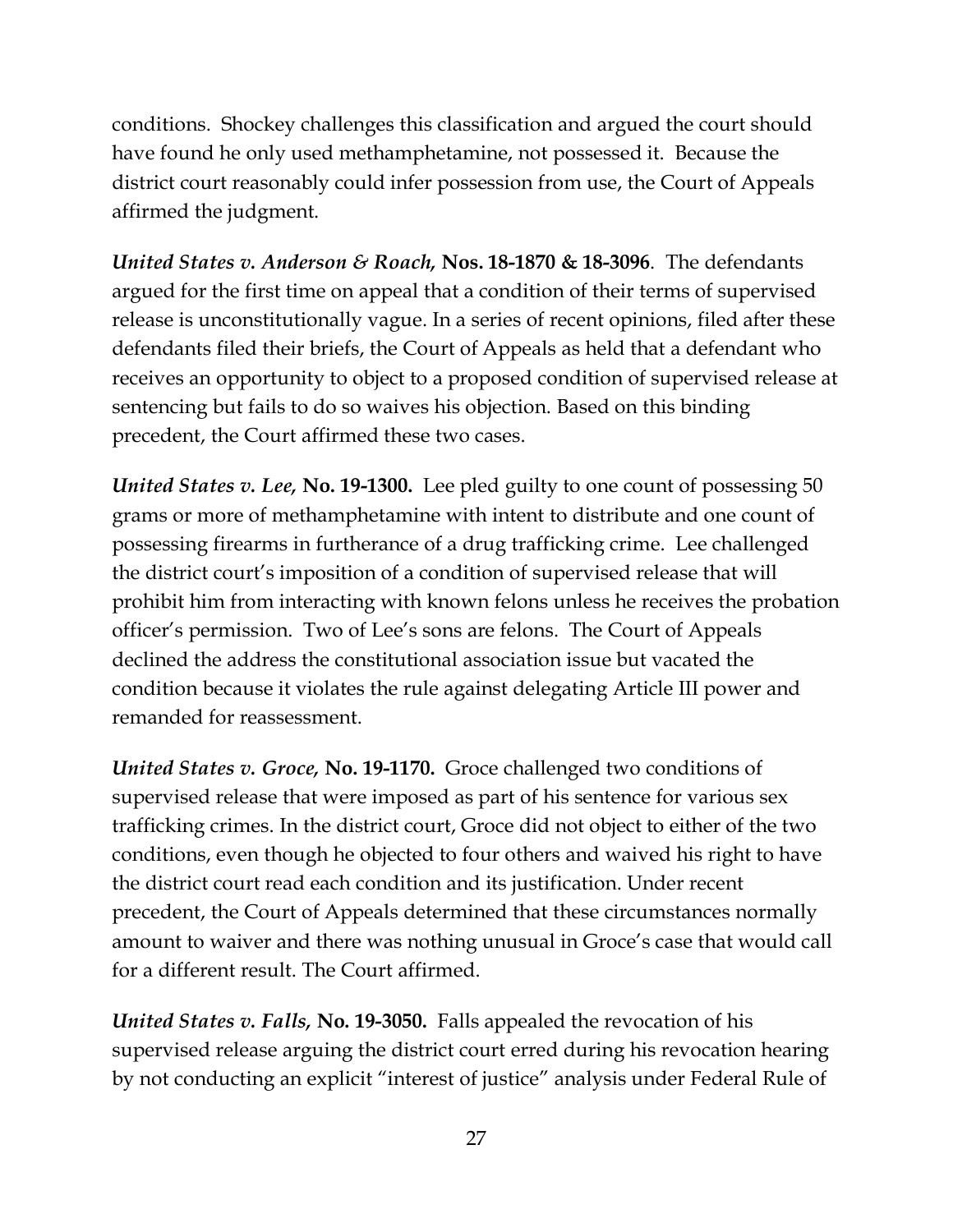Criminal Procedure 32.1(b)(2)(C) before admitting an audio recording of an interview during which he confessed to the violation in question. The Court of Appeals affirmed, disagreeing with Falls's suggestion that the Court should require an explicit application of Rule 32.1(b)(2)(C)'s interest-of-justice balancing test given his interest in questioning his interviewing officer about the nature and circumstances of his interview. Falls did not show, however, that his interviewing officer was an "adverse witness" that Rule 32.1(b)(2)(C) entitled him to question subject to an interest-of-justice determination.

*United States v. Manyfield,* **No. 19-2096.** Manyfield admitted several violations of his supervised release and the district court revoked his term of supervision and sentenced him to twenty-four months in prison followed by a lifetime term of supervised release. The parties agreed on appeal that the court neither gave adequate notice of the conditions of supervision (many of which have been deemed vague) nor sufficiently explained its reasons for imposing them. On appeal, the parties argued about the scope of the remand - whether it should be a full remand or a limited one. The Court of Appeals concluded a limited remand was appropriate because the district court properly justified the prison sentence and term of supervised release and only needed to reconsider the conditions of supervised release on remand. The Court did not apply waiver principles because Manyfield had no notice of the conditions and no opportunity to object to them.

*United States v. Durham,* **No. 18-3283.** Durham received a 35-year sentence for a federal drug offense that was later reduced to 20 years due to subsequent amendments to the Sentencing Guidelines. On supervised release, however, Durham violated the terms of his supervised release, including by committing a domestic battery. The district court sentenced him to 30 months' imprisonment for these violations - about twice the high end of the guidelines advisory range. In imposing this sentence, the district court emphasized the gravity of Durham's abuse of his ex-girlfriend but also considered the reduction in sentence he received. Durham argued the sentence was the product of the district court effectively penalizing him for benefiting from the amendments to the guidelines that reduced his original sentence. The Court of Appeals affirmed, noting that